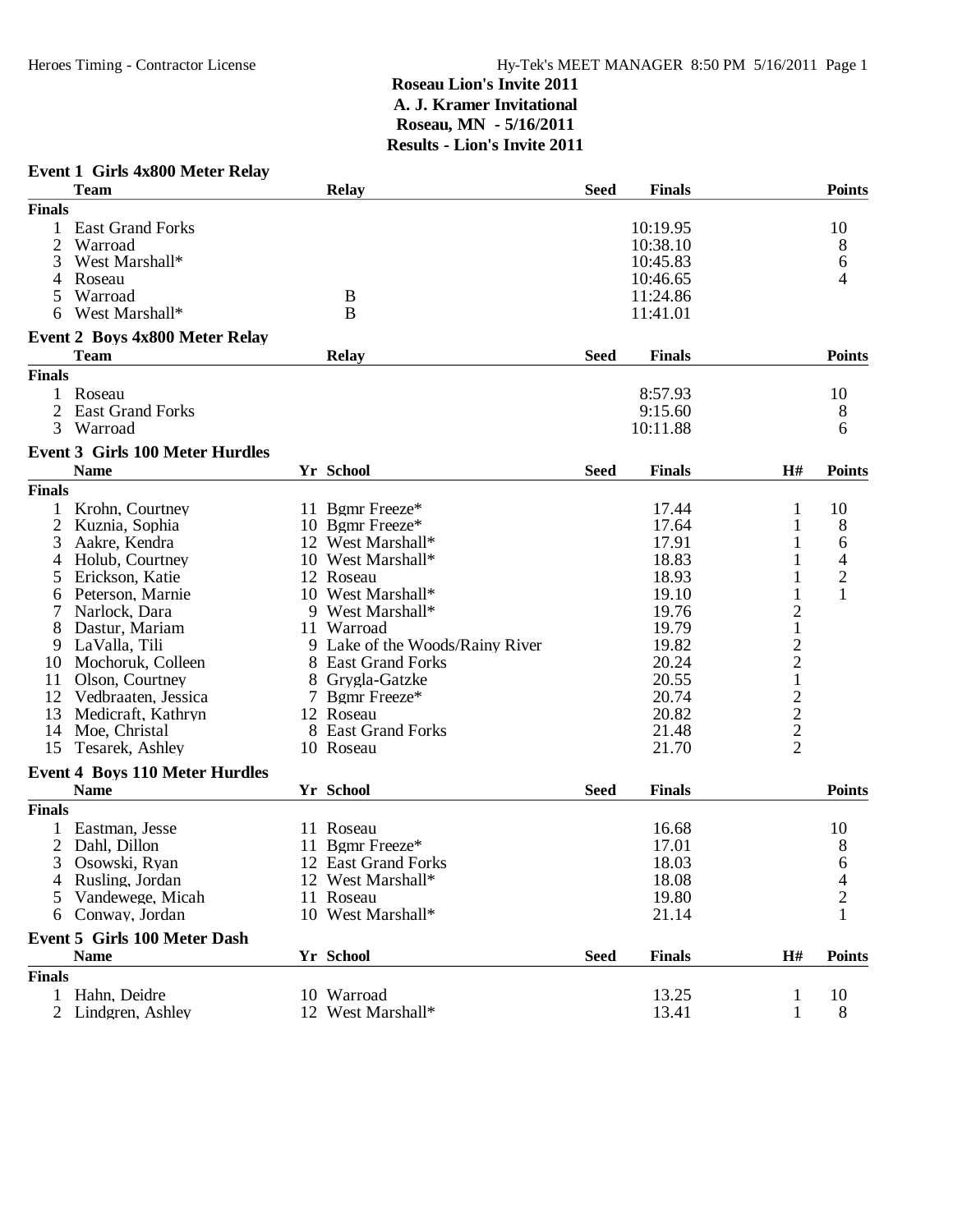#### **Finals ... (Event 5 Girls 100 Meter Dash)**

|               | <b>Name</b>                        |    | Yr School                        | <b>Seed</b> | <b>Finals</b> | H#                                              | <b>Points</b>  |
|---------------|------------------------------------|----|----------------------------------|-------------|---------------|-------------------------------------------------|----------------|
| 3             | Galstad, Marina                    |    | 11 East Grand Forks              |             | 13.59         | 1                                               | 6              |
| 4             | Hebel, Breanna                     |    | 10 Roseau                        |             | 13.59         | 1                                               | 4              |
| 5             | Swenson, Emily                     |    | 11 East Grand Forks              |             | 13.61         | 1                                               | $\overline{c}$ |
| 6             | Lave', Mariah                      |    | 12 Roseau                        |             | 13.68         | $\mathbf{1}$                                    | $\mathbf{1}$   |
| 7             | Booe, Chelsea                      |    | 11 Bgmr Freeze*                  |             | 14.31         | $\mathbf{1}$                                    |                |
| 8             | Larson, Gina                       |    | 9 East Grand Forks               |             | 14.33         | $\overline{c}$                                  |                |
| 9             | Siegmund, Cornelia                 |    | 11 Warroad                       |             | 14.50         | $\,1$                                           |                |
| 10            | Christensen, Anne                  |    | 11 Lake of the Woods/Rainy River |             | 14.75         |                                                 |                |
| 11            | Schulz, Leah                       |    | 8 Grygla-Gatzke                  |             | 14.78         |                                                 |                |
| 12            | Brazier, Hailey                    |    | 10 Bgmr Freeze*                  |             | 14.93         | 32225232                                        |                |
| 13            | Monkman, Rachel                    |    | 10 Roseau                        |             | 14.95         |                                                 |                |
| 14            | VanGuilder, Kaitlyn                |    | 7 Lake of the Woods/Rainy River  |             | 14.97         |                                                 |                |
| 15            | Arabia, Federica                   |    | 12 Lake of the Woods/Rainy River |             | 15.03         |                                                 |                |
| 16            | Poss, Katherine                    |    | 8 East Grand Forks               |             | 15.05         |                                                 |                |
| 17            | Missing, Vicky                     |    | 12 West Marshall*                |             | 15.26         |                                                 |                |
| 18            | Foss, Erin                         |    | 10 Bgmr Freeze*                  |             | 15.32         |                                                 |                |
| 19            | Tykward, Jackie                    |    | 11 Grygla-Gatzke                 |             | 15.34         | $\overline{4}$                                  |                |
| 20            | Kraulik, Kim                       |    | 10 West Marshall*                |             | 15.39         | 3                                               |                |
| 21            | Stavig, Stephanie                  |    | 9 Lake of the Woods/Rainy River  |             | 15.40         | 4                                               |                |
| 22            | Erickson, Julia                    |    | 11 Bgmr Freeze*                  |             | 15.47         | 3                                               |                |
| 23            | Hendrickson, Taylor                |    | 10 West Marshall*                |             | 15.54         |                                                 |                |
| 24            | Lindholm, Claudia                  |    | 9 Bgmr Freeze*                   |             | 15.82         | $\frac{4}{3}$                                   |                |
| 25            | Maurel, Octavie                    |    | 12 West Marshall*                |             | 16.23         | 4                                               |                |
|               | 26 Poolman, Allyssa                |    | 10 Lake of the Woods/Rainy River |             | 16.25         | 3                                               |                |
| 27            | Krohn, Ashley                      |    | 11 Lake of the Woods/Rainy River |             | 16.32         | $\overline{\mathcal{L}}$                        |                |
| 28            | Maunu, Hannah                      |    | 10 Warroad                       |             | 16.51         |                                                 |                |
| 29            | Schwieger, Dani                    |    | 11 Lake of the Woods/Rainy River |             | 16.99         | $\frac{2}{4}$                                   |                |
| 30            | Noimanyvone, Molly                 |    | 8 Warroad                        |             | 17.09         |                                                 |                |
| 31            | Richter, Tanya                     |    | 10 Lake of the Woods/Rainy River |             | 17.10         | 3                                               |                |
| 32            | Jaros, Aspen                       |    | 7 Warroad                        |             | 19.25         | 3                                               |                |
| 33            | Hasbrouck, Jaci                    |    | 8 Grygla-Gatzke                  |             | 19.79         | 5                                               |                |
|               |                                    |    |                                  |             |               |                                                 |                |
|               | <b>Event 6 Boys 100 Meter Dash</b> |    |                                  |             |               |                                                 |                |
|               | <b>Name</b>                        |    | Yr School                        | <b>Seed</b> | <b>Finals</b> | H#                                              | <b>Points</b>  |
| <b>Finals</b> |                                    |    |                                  |             |               |                                                 |                |
| $\mathbf 1$   | Gjovik, Dylan                      |    | 11 Roseau                        |             | 11.62         | 1                                               | 10             |
| 2             | Gustafson, Ryan                    |    | 12 Lake of the Woods/Rainy River |             | 11.82         | 1                                               | 8              |
| 3             | Haman, John                        |    | 10 Roseau                        |             | 12.48         | 1                                               | 6              |
| 4             | Sillanpaa, Jeff                    |    | 10 Bgmr Freeze*                  |             | 12.56         | 1                                               | 4              |
| 5             | Novak, Chris                       |    | 12 Lake of the Woods/Rainy River |             | 12.75         | $\mathbf{1}$                                    | $\overline{2}$ |
| 6             | Eklie, Ryder                       |    | 9 Warroad                        |             | 12.84         | 1                                               | 1              |
| 7             | Maas, Devyn                        |    | 9 East Grand Forks               |             | 12.85         |                                                 |                |
| 8             | Westman, John                      |    | 10 Bgmr Freeze*                  |             | 12.87         | $\begin{array}{c} 2 \\ 2 \\ 2 \\ 1 \end{array}$ |                |
| 9             | George, Quincy                     |    | 8 Warroad                        |             | 12.97         |                                                 |                |
| 10            | Myrfield, Cory                     |    | 11 West Marshall*                |             | 13.02         |                                                 |                |
| 11            | Kazmierczak, Jesse                 |    | 12 West Marshall*                |             | 13.04         | $\frac{2}{3}$                                   |                |
| 12            | Carter, Logan                      |    | 9 Grygla-Gatzke                  |             | 13.07         |                                                 |                |
| 13            | Bue, Johnathan                     | 11 | Warroad                          |             | 13.13         |                                                 |                |
| 14            | Phouthavong, Jimmy                 |    | 12 Warroad                       |             | 13.25         | $\overline{3}$                                  |                |
|               |                                    |    |                                  |             |               |                                                 |                |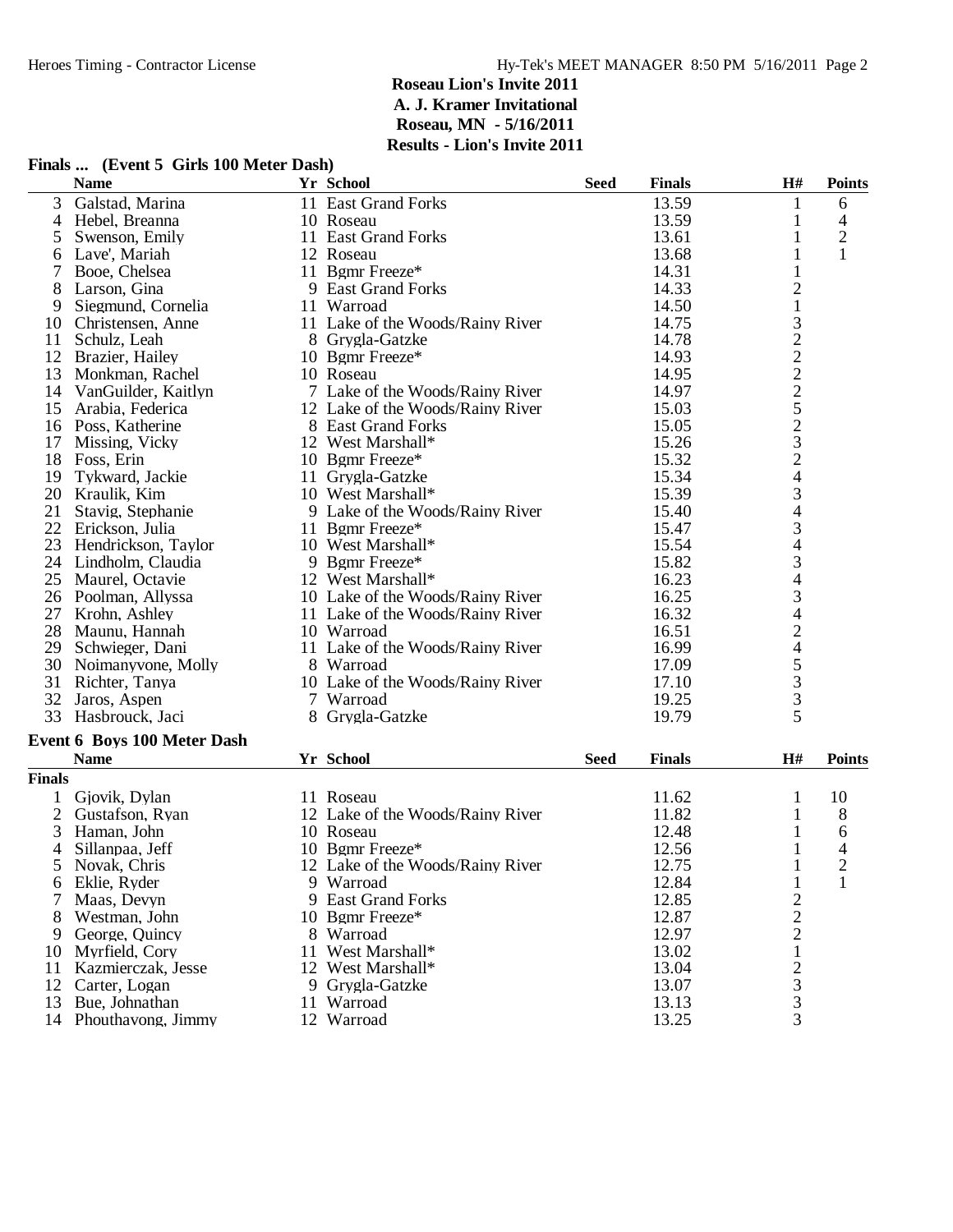|               | Finals  (Event 6 Boys 100 Meter Dash)              |    |                                  |             |               |                             |                |
|---------------|----------------------------------------------------|----|----------------------------------|-------------|---------------|-----------------------------|----------------|
|               | <b>Name</b>                                        |    | Yr School                        | <b>Seed</b> | <b>Finals</b> | H#                          | <b>Points</b>  |
|               | 15 Welin, Ben                                      |    | 12 West Marshall*                |             | 13.29         | 3                           |                |
|               | 16 Schindele, Evan                                 |    | 12 West Marshall*                |             | 13.46         |                             |                |
|               | 17 Myers, Cody                                     |    | 10 Lake of the Woods/Rainy River |             | 13.63         | $\frac{2}{2}$ $\frac{2}{3}$ |                |
|               | 18 Aune, Kyle                                      |    | 11 East Grand Forks              |             | 14.85         |                             |                |
|               | 19 Undeberg, Levi                                  |    | 10 Bgmr Freeze*                  |             | 15.28         |                             |                |
|               | 20 Newton, Luke                                    |    | 9 Grygla-Gatzke                  |             | 15.35         |                             |                |
| $---$         | Riopelle, Zach                                     |    | 11 West Marshall*                |             | <b>DNF</b>    |                             |                |
|               | Event 7 Girls 4x200 Meter Relay                    |    |                                  |             |               |                             |                |
|               | <b>Team</b>                                        |    | <b>Relay</b>                     | <b>Seed</b> | <b>Finals</b> | H#                          | <b>Points</b>  |
| <b>Finals</b> |                                                    |    |                                  |             |               |                             |                |
| 1             | Roseau                                             |    |                                  |             | 1:53.23       | 1                           | 10             |
| 2             | <b>East Grand Forks</b>                            |    |                                  |             | 1:54.92       | 1                           | 8              |
|               | Warroad                                            |    |                                  |             | 1:57.63       |                             |                |
| 3             |                                                    |    |                                  |             |               | 1                           | 6              |
| 4             | West Marshall*                                     |    |                                  |             | 2:02.42       | $\mathbf{1}$                | 4              |
| 5             | Lake of the Woods/Rainy Rive                       |    | B                                |             | 2:05.93       | $\overline{c}$              |                |
| 6             | Grygla-Gatzke                                      |    |                                  |             | 2:06.38       | 1                           | $\overline{c}$ |
|               | Lake of the Woods/Rainy Rive                       |    |                                  |             | 2:11.38       | 1                           | 1              |
| 8             | Bgmr Freeze*                                       |    |                                  |             | 2:12.49       | 1                           |                |
| 9             | Warroad                                            |    | B                                |             | 2:14.58       | $\overline{2}$              |                |
|               | Event 8 Boys 4x200 Meter Relay                     |    |                                  |             |               |                             |                |
|               | <b>Team</b>                                        |    | <b>Relay</b>                     | <b>Seed</b> | <b>Finals</b> |                             | <b>Points</b>  |
| <b>Finals</b> |                                                    |    |                                  |             |               |                             |                |
|               | <b>East Grand Forks</b>                            |    |                                  |             | 1:37.06       |                             | 10             |
| 2             | Warroad                                            |    |                                  |             | 1:38.81       |                             | 8              |
| 3             | Roseau                                             |    |                                  |             | 1:38.94       |                             | 6              |
|               | Bgmr Freeze*                                       |    |                                  |             | 1:42.60       |                             | 4              |
| 5             | <b>East Grand Forks</b>                            |    | B                                |             | 1:42.67       |                             |                |
| 6             | West Marshall*                                     |    |                                  |             | 1:45.72       |                             | $\overline{2}$ |
| 7             | Warroad                                            |    | B                                |             | 1:47.01       |                             |                |
|               |                                                    |    |                                  |             |               |                             |                |
|               | <b>Event 9 Girls 1600 Meter Run</b><br><b>Name</b> |    | Yr School                        | <b>Seed</b> | <b>Finals</b> |                             | <b>Points</b>  |
| <b>Finals</b> |                                                    |    |                                  |             |               |                             |                |
|               |                                                    |    |                                  |             | 5:41.22       |                             | 10             |
|               | Klatt, Anndi                                       |    | 10 Roseau                        |             |               |                             |                |
| 2             | Crummy, Nicole                                     | 11 | West Marshall*                   |             | 5:43.40       |                             | 8              |
| 3             | Astrup, Lynn                                       |    | 9 Warroad                        |             | 5:48.55       |                             | 6              |
| 4             | Eades, Erica                                       |    | 7 East Grand Forks               |             | 5:51.02       |                             | 4              |
|               | 5 DuBore, Maddie                                   |    | 10 West Marshall*                |             | 6:01.63       |                             | $\overline{c}$ |
| 6             | Lizakowski, Chelsey                                |    | 9 Bgmr Freeze*                   |             | 6:06.59       |                             | 1              |
|               | Heppner, Alex                                      |    | 9 Warroad                        |             | 6:27.28       |                             |                |
| 8             | Fast, Jasmine                                      |    | 7 Warroad                        |             | 6:38.79       |                             |                |
| 9             | Lee, Molly                                         |    | 11 Roseau                        |             | 6:46.27       |                             |                |
| 10            | Nesmith, Cori                                      |    | 11 Lake of the Woods/Rainy River |             | 6:54.23       |                             |                |
| 11            | Heneman, Kaitlyn                                   |    | 11 Warroad                       |             | 7:04.64       |                             |                |
|               | 12 Krantz, Larissa                                 |    | 12 Bgmr Freeze*                  |             | 7:23.50       |                             |                |
| 13            | Pesch, Jayden                                      |    | 11 East Grand Forks              |             | 7:30.42       |                             |                |
| 14            | Claire Tandberg, Anna                              |    | 11 Bgmr Freeze*                  |             | 7:44.86       |                             |                |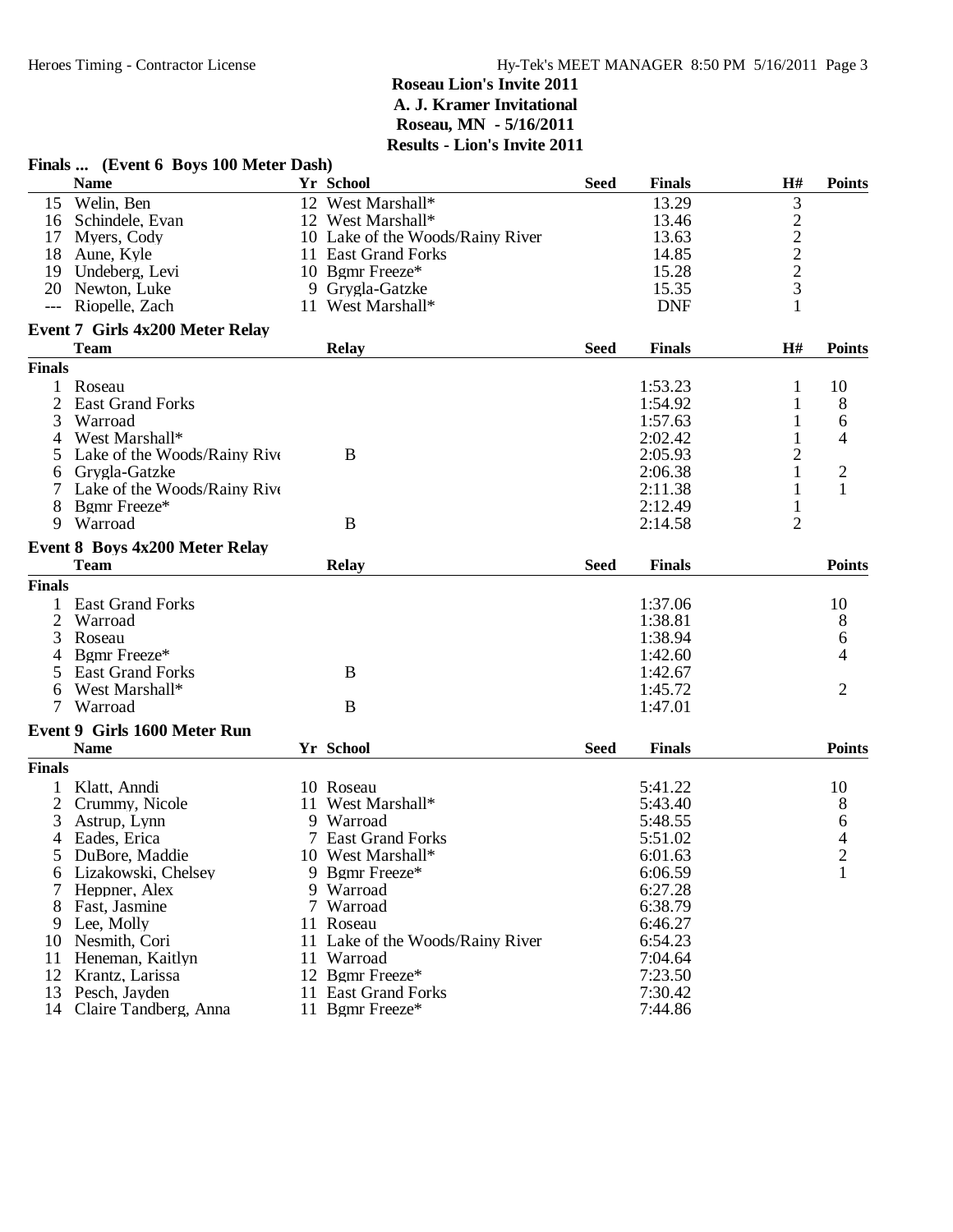|               | Finals  (Event 9 Girls 1600 Meter Run) | - LIVII 9 IIIVIIV 4011           |             |               |                |                |
|---------------|----------------------------------------|----------------------------------|-------------|---------------|----------------|----------------|
|               | <b>Name</b>                            | Yr School                        | <b>Seed</b> | <b>Finals</b> |                | <b>Points</b>  |
|               | 15 Ubel, Lexi                          | 12 Lake of the Woods/Rainy River |             | 7:48.27       |                |                |
|               | 16 Fraser, Elizabeth                   | 7 Lake of the Woods/Rainy River  |             | 7:55.27       |                |                |
|               | Event 10 Boys 1600 Meter Run           |                                  |             |               |                |                |
|               | <b>Name</b>                            | Yr School                        | <b>Seed</b> | <b>Finals</b> |                | <b>Points</b>  |
| <b>Finals</b> |                                        |                                  |             |               |                |                |
|               | Hasbargen, Bryan                       | 11 Lake of the Woods/Rainy River |             | 4:52.84       |                | 10             |
| 2             | Lansing, Andrew                        | 11 West Marshall*                |             | 4:55.76       |                | 8              |
| 3             | Polansky, Daniel                       | 10 Grygla-Gatzke                 |             | 4:58.65       |                | 6              |
| 4             | Schafer, Peter                         | 11 Roseau                        |             | 5:08.29       |                |                |
| 5             | Hanson, Lakein                         | 11 West Marshall*                |             | 5:22.44       |                | $\frac{4}{2}$  |
| 6             | Olsen, Derek                           | 8 Roseau                         |             | 5:28.34       |                |                |
|               | Dunn, James                            | 12 Warroad                       |             | 5:49.55       |                |                |
| 8             | Egeland, Talon                         | 12 East Grand Forks              |             | 5:52.32       |                |                |
| 9.            | Hinkle, Kyle                           | 11 Warroad                       |             | 6:07.15       |                |                |
|               | 10 Lowes, Dylan                        | 7 Lake of the Woods/Rainy River  |             | 6:17.40       |                |                |
|               | 11 Williamson, Cody                    | 11 East Grand Forks              |             | 6:32.85       |                |                |
|               |                                        |                                  |             |               |                |                |
|               | Event 11 Girls 4x100 Meter Relay       |                                  |             |               |                |                |
|               | Team                                   | <b>Relay</b>                     | <b>Seed</b> | <b>Finals</b> | H#             | <b>Points</b>  |
| <b>Finals</b> |                                        |                                  |             |               |                |                |
| 1             | Roseau                                 |                                  |             | 52.54         | 1              | 10             |
| 2             | <b>East Grand Forks</b>                |                                  |             | 53.06         | 1              | 8              |
|               | 1) Swenson, Emily 11                   |                                  |             |               |                |                |
| 3             | Warroad                                |                                  |             | 55.31         | 1              | 6              |
| 4             | West Marshall*                         |                                  |             | 58.01         | 1              | 4              |
| 5             | Bgmr Freeze*                           |                                  |             | 59.31         | 1              | $\overline{c}$ |
| 6             | Grygla-Gatzke                          |                                  |             | 60.13         | $\overline{c}$ | $\mathbf{1}$   |
|               | Warroad                                | $\mathcal{C}$                    |             | 60.22         | $\overline{2}$ |                |
| 8             | Lake of the Woods/Rainy Rive           |                                  |             | 62.16         | $\mathbf{1}$   |                |
| 9.            | Warroad                                | B                                |             | 62.41         | $\mathbf{1}$   |                |
|               | 10 Lake of the Woods/Rainy Rive        | B                                |             | 65.55         | $\overline{2}$ |                |
|               |                                        |                                  |             |               |                |                |
|               | Event 12 Boys 4x100 Meter Relay        |                                  |             |               |                |                |
|               | <b>Team</b>                            | <b>Relay</b>                     | <b>Seed</b> | <b>Finals</b> |                | <b>Points</b>  |
| <b>Finals</b> |                                        |                                  |             |               |                |                |
|               | Roseau                                 |                                  |             | 46.95         |                | 10             |
| 2             | Warroad                                |                                  |             | 48.13         |                | 8              |
| 3             | <b>East Grand Forks</b>                |                                  |             | 49.39         |                | 6              |
|               | West Marshall*                         |                                  |             | 51.22         |                | 4              |
|               | Warroad                                | $\mathsf{C}$                     |             | 52.49         |                |                |
| 6             | Bgmr Freeze*                           |                                  |             | 52.79         |                | 2              |
|               | Warroad                                | B                                |             | 53.71         |                |                |
|               | Lake of the Woods/Rainy Rive           |                                  |             | 56.14         |                | 1              |
|               | Event 13 Girls 400 Meter Dash          |                                  |             |               |                |                |
|               | <b>Name</b>                            | Yr School                        | <b>Seed</b> | <b>Finals</b> | H#             | <b>Points</b>  |
| <b>Finals</b> |                                        |                                  |             |               |                |                |
| 1             | Scanlan, Jaclyn                        | 12 East Grand Forks              |             | 61.56         | $\mathbf{1}$   | 10             |
|               | 2 Lindgren, Ashley                     | 12 West Marshall*                |             | 62.00         | $\mathbf{1}$   | 8              |
|               |                                        |                                  |             |               |                |                |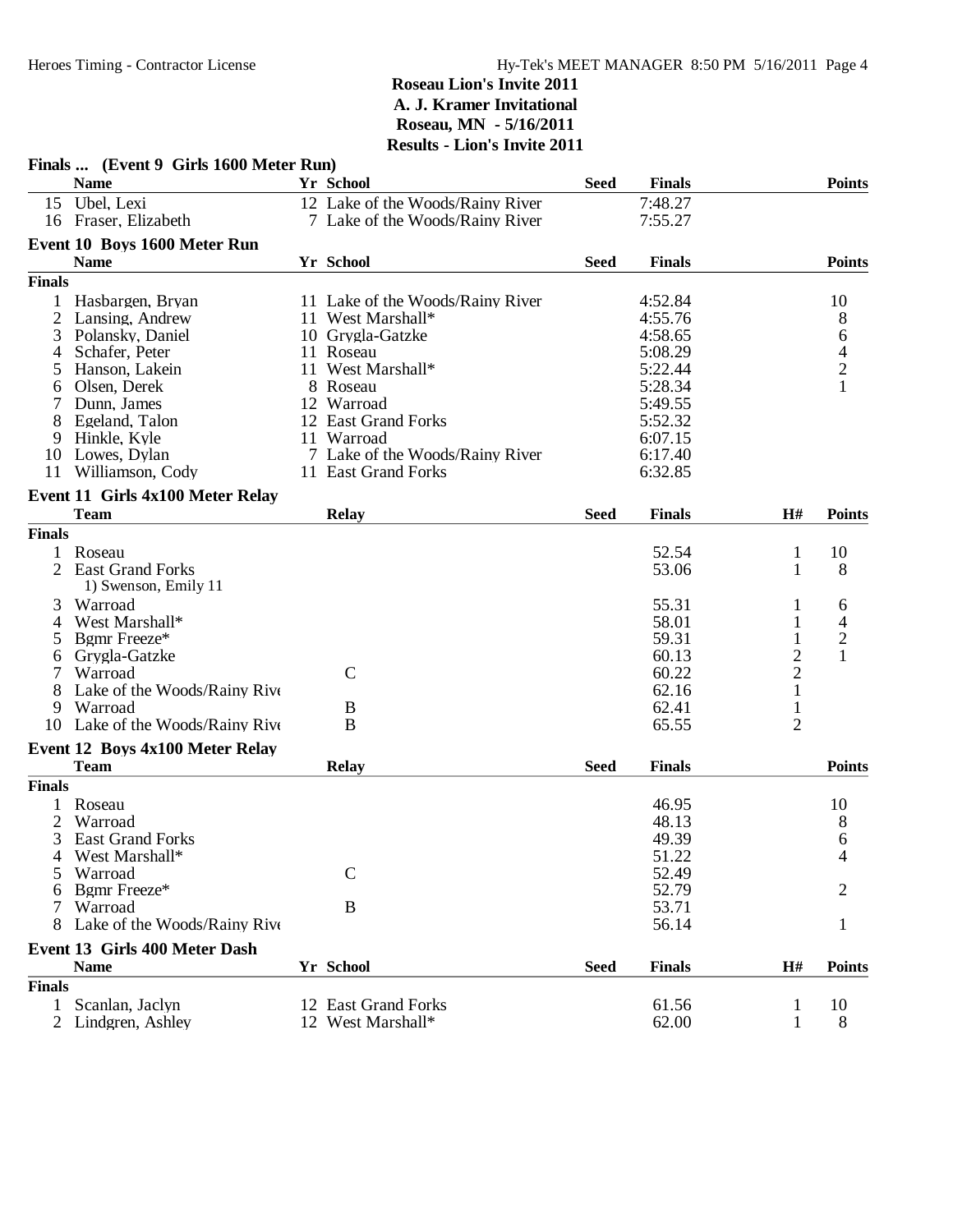#### **Finals ...** (Event 13 Girls 400 Meter Dash)<br>Name Yr School  $\bf{N}$ ame **Finals Finals Finals Finals Finals Finals Finals Finals Finals Finals Finals Finals** 3 Galstad, Marina 11 East Grand Forks 62.70 1 6<br>4 Fraser, Saragh 11 Lake of the Woods/Rainy River 62.98 1 4 4 Fraser, Saragh 11 Lake of the Woods/Rainy River 62.98 1 4<br>5 Gracza, Rose 11 Roseau 64.64 1 2 Gracza, Rose 11 Roseau 64.64 1 2<br>
Hoff. Katie 11 Roseau 67.33 1 1 6 Hoff, Katie 11 Roseau 67.33 1 1 7 Kotts, Courtney 10 West Marshall\* 69.06 2<br>
8 Montebello, Amy 8 Warroad 69.85 3 8 Montebello, Amy 8 Warroad 69.85 3<br>
9 Holkesvig, Lizzy 9 East Grand Forks 69.85 3 9 East Grand Forks 70.17 2<br>10 West Marshall\* 70.59 3 10 Hendrickson, Taylor 10 West Marshall\* 10 West Marshall\* 10 West Marshall\* 10 Laine, Myrriah 1 1 Laine, Myrriah 1 10 Lake of the Woods/Rainy River 70.83 1<br>8 Warroad 71.25 3 12 Goulet, Madison 8 Warroad 71.25 3<br>13 Hegg, Jasmine 8 Warroad 71.41 3 13 Hegg, Jasmine 8 Warroad 11 Bennet 1 and 13 Hegg, Jasmine 3 and 3 and 3 and 3 and 3 and 3 and 3 and 3 and 3 and 3 and 3 and 3 and 3 and 3 and 3 and 3 and 3 and 3 and 3 and 3 and 3 and 3 and 3 and 3 and 3 and 3 and 3 and 14 Erickson, Julia 11 Bgmr Freeze\* 11 19 and 11 Bgmr Freeze 1 1 and 11 Bgmr Freeze 2 1 and 1 and 1 and 1 and 1 and 1 and 1 and 1 and 1 and 1 and 1 and 1 and 1 and 1 and 1 and 1 and 1 and 1 and 1 and 1 and 1 and 1 and 1 and 15 Hjelle, Paige 8 East Grand Forks 72.22 2 16 Hapka, Amber 19 West Marshall\* 16 Hapka, Amber 2<br>17 Binstock, Brandi 17 Benne Freeze\* 16.12 3 17 Binstock, Brandi **Event 14 Boys 400 Meter Dash Name Yr School FinalsSeed PointsH# Finals** 1 Gustafson, Ryan 12 Lake of the Woods/Rainy River 53.76 1 10<br>
2 Miller, Alex 1 2 East Grand Forks 54.38 1 8 2 Miller, Alex 12 East Grand Forks 54.38 1<br>3 Boushee, Ryan 10 East Grand Forks 56.05 1 3 Boushee, Ryan 10 East Grand Forks 56.05 1 6<br>4 Walk, Ryan 12 East Grand Forks 57.36 1 4 4 Walk, Ryan 12 East Grand Forks 57.36 1<br>5 Tingelstad, Zachary 9 East Grand Forks 57.42 2 Tingelstad, Zachary 9 East Grand Forks 57.42 2<br>Netterland, Josh 10 Roseau 58.16 1 6 Netterland, Josh 10 Roseau 58.16 1 2<br>
12 Warroad 59.92 2 1 12 Warroad 59.92 2<br>12 Warroad 59.92 2<br>10 Warroad 60.00 1 8 Haats, Kory 10 Warroad 60.00 1<br>
9 Bring. Logan 1 7 Bgmr Freeze\* 62.31 2 9 Bring, Logan 7 Bgmr Freeze\* 62.31 2<br>10 Loeslie, Caleb 10 West Marshall\* 64.29 1 10 West Marshall\* 64.29 1<br>12 Warroad 70.07 2 11 Durham, Josh 12 Warroad 70.07 2 11 East Grand Forks **Event 15 Girls 300 Meter Hurdles**  $N$ ame **Finals Finals Finals Finals Finals Finals Finals Finals Finals Finals Finals Finals Finals Finals Finals Finals Finals Finals Finals Finals Finals Finals Finals Finals Finals** 1 Kuznia, Sophia 10 Bgmr Freeze\* 52.54 1 10 2 Erickson, Katie 12 Roseau 54.66 1 8<br>
2 Holub, Courtney 10 West Marshall\* 56.02 2 6 3 Holub, Courtney 10 West Marshall\* 56.02 2 6<br>4 Demmerly, Cassie 12 Warroad 56.66 1 4 4 Demmerly, Cassie 12 Warroad 56.66 1 4<br>5 Mercil, Cassidy 9 West Marshall\* 56.85 1 2 Mercil, Cassidy 9 West Marshall\* 56.85 1 2<br>Mochoruk, Colleen 8 East Grand Forks 57.54 2 1 6 Mochoruk, Colleen 8 East Grand Forks 57.54 2 1 11 Bgmr Freeze\* 58.50 1<br>
8 Medicraft, Kathryn 12 Roseau 58.64 2<br>
9 Vedbraaten, Jessica 7 Bgmr Freeze\* 58.71 2<br>
8 Heppner, Alex 9 Warroad 59.16 2<br>
1 Moe, Christal 8 East Grand Forks 59.83 2 8 Medicraft, Kathryn 12 Roseau 58.64<br>
9 Vedbraaten, Jessica 12 Benn Freeze\* 58.71 58.71 9 Vedbraaten, Jessica 7 Bgmr Freeze\* 58.71 2 10 Heppner, Alex<br>11 Moe, Christal 11 Moera 8 East Grand Forks 59.83 2<br>12 Moet B. Moods/Rainy River 60.35 2

12 LaValla, Tili 9 Lake of the Woods/Rainy River 60.35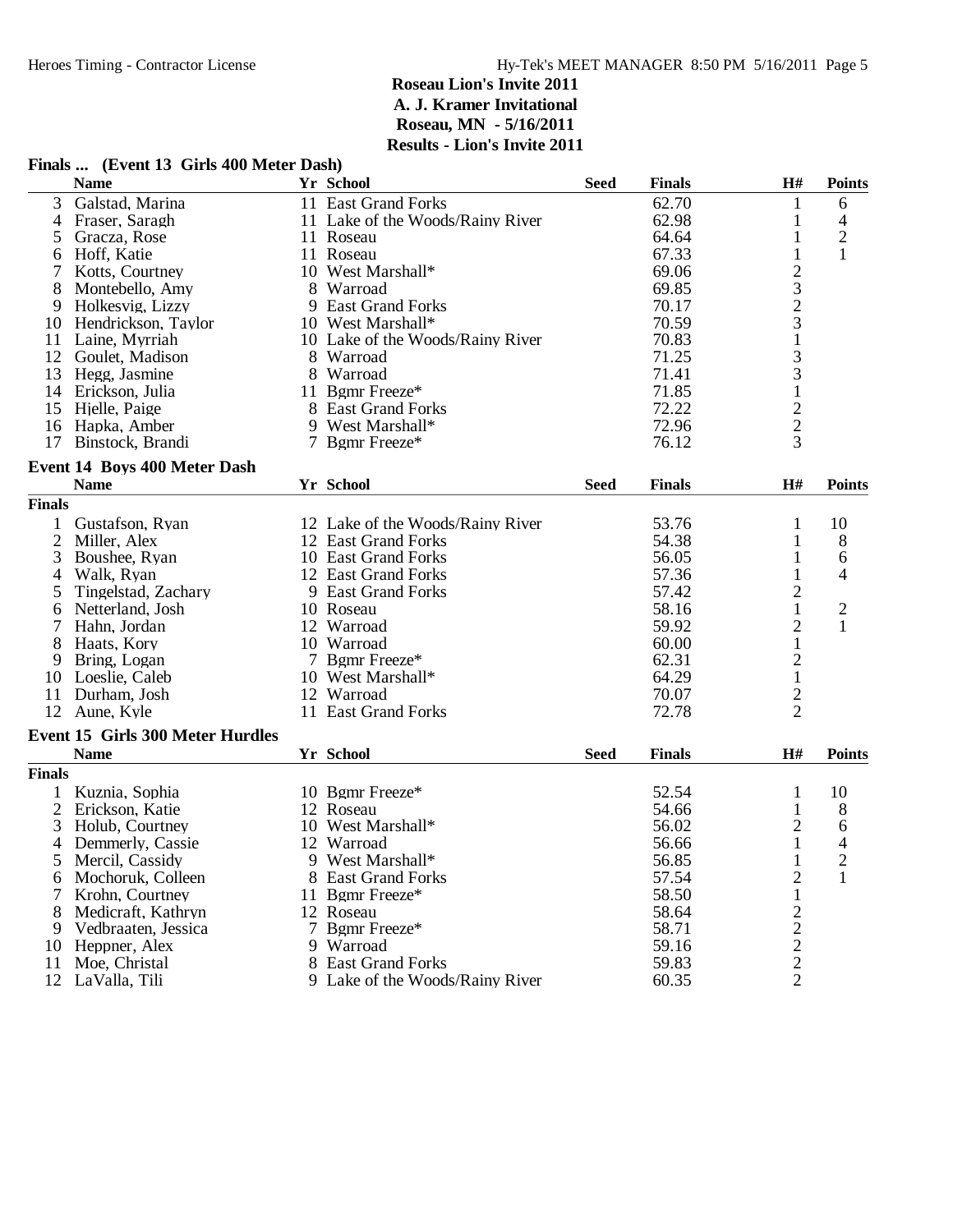|                | <b>Event 16 Boys 300 Meter Hurdles</b> |                                  |             |               |                                           |                |
|----------------|----------------------------------------|----------------------------------|-------------|---------------|-------------------------------------------|----------------|
|                | <b>Name</b>                            | Yr School                        | <b>Seed</b> | <b>Finals</b> | H#                                        | <b>Points</b>  |
| <b>Finals</b>  |                                        |                                  |             |               |                                           |                |
| $\mathbf{1}$   | Eastman, Jesse                         | 11 Roseau                        |             | 42.87         | 1                                         | 10             |
| 2              | Kallock, Jake                          | 10 East Grand Forks              |             | 43.39         | $\mathbf{1}$                              | 8              |
| 3              | Paradis, Kirby                         | 12 Warroad                       |             | 43.68         | 1                                         | 6              |
| 4              | Dahl, Dillon                           | 11 Bgmr Freeze*                  |             | 45.39         | 1                                         | 4              |
| 5              | Vandewege, Micah                       | 11 Roseau                        |             | 46.65         | 1                                         | $\sqrt{2}$     |
| 6              | Rusling, Jordan                        | 12 West Marshall*                |             | 47.02         | 1                                         | $\mathbf{1}$   |
| 7              | Mlodzik, Gabe                          | 12 East Grand Forks              |             | 48.11         |                                           |                |
| 8              | Pearce, Ben                            | 10 Warroad                       |             | 48.77         |                                           |                |
| 9              | Watson, Kendle                         | 10 Warroad                       |             | 50.61         |                                           |                |
|                | 10 Conway, Jordan                      | 10 West Marshall*                |             | 52.49         |                                           |                |
| 11             | Fahlstrom, Brady                       | 11 Warroad                       |             | 53.61         |                                           |                |
| 12             | Hinkle, Kyle                           | 11 Warroad                       |             | 57.94         | $\frac{2}{2}$ $\frac{2}{2}$ $\frac{2}{2}$ |                |
|                |                                        |                                  |             |               |                                           |                |
|                | <b>Event 17 Girls 800 Meter Run</b>    | Yr School                        |             |               |                                           |                |
|                | <b>Name</b>                            |                                  | <b>Seed</b> | <b>Finals</b> |                                           | <b>Points</b>  |
| <b>Finals</b>  |                                        |                                  |             |               |                                           |                |
| $\mathbf{1}$   | Pahlen, Janae                          | 12 Roseau                        |             | 2:29.19       |                                           | 10             |
| $\overline{c}$ | Fraser, Saragh                         | 11 Lake of the Woods/Rainy River |             | 2:30.20       |                                           | 8              |
| 3              | Crummy, Nicole                         | 11 West Marshall*                |             | 2:35.02       |                                           | 6              |
| 4              | Haugen, Emily                          | 8 West Marshall*                 |             | 2:35.58       |                                           | 4              |
| 5              | Astrup, Lynn                           | 9 Warroad                        |             | 2:38.43       |                                           | $\overline{c}$ |
| 6              | Heppner, Susie                         | 10 Warroad                       |             | 2:40.06       |                                           | 1              |
| 7              | Monsebroten, Hannah                    | 11 Bgmr Freeze*                  |             | 2:43.00       |                                           |                |
| 8              | Poss, Katherine                        | 8 East Grand Forks               |             | 2:46.52       |                                           |                |
| 9              | Eades, Erica                           | 7 East Grand Forks               |             | 2:47.11       |                                           |                |
| 10             | Lizakowski, Chelsey                    | 9 Bgmr Freeze*                   |             | 2:48.18       |                                           |                |
| 11             | Feuillerat, Shania                     | 8 West Marshall*                 |             | 2:53.78       |                                           |                |
| 12             | Yutrzenka, Mattie                      | 10 West Marshall*                |             | 2:59.32       |                                           |                |
| 13             | Heppner, Alex                          | 9 Warroad                        |             | 3:01.39       |                                           |                |
|                | 14 Pesch, Jayden                       | 11 East Grand Forks              |             | 3:02.09       |                                           |                |
| 15             | Heneman, Kaitlyn                       | 11 Warroad                       |             | 3:16.38       |                                           |                |
|                | 16 Nesmith, Cori                       | 11 Lake of the Woods/Rainy River |             | 3:18.94       |                                           |                |
| 17             | Claire Tandberg, Anna                  | 11 Bgmr Freeze*                  |             | 3:31.77       |                                           |                |
| 18             | Ubel, Lexi                             | 12 Lake of the Woods/Rainy River |             | 3:34.17       |                                           |                |
|                | <b>Event 18 Boys 800 Meter Run</b>     |                                  |             |               |                                           |                |
|                | <b>Name</b>                            | Yr School                        | <b>Seed</b> | <b>Finals</b> |                                           | <b>Points</b>  |
| <b>Finals</b>  |                                        |                                  |             |               |                                           |                |
|                | Lansing, Andrew                        | 11 West Marshall*                |             | 2:08.17       |                                           | 10             |
|                |                                        |                                  |             | 2:08.75       |                                           |                |
| 2              | Hasbargen, Bryan                       | 11 Lake of the Woods/Rainy River |             |               |                                           | 8              |
| 3              | Rokke, Peter                           | 11 Bgmr Freeze*                  |             | 2:10.38       |                                           | 6              |
| 4              | Polansky, Daniel                       | 10 Grygla-Gatzke                 |             | 2:11.29       |                                           | 4              |
| 5              | Modahl, Ryan                           | 11 Bgmr Freeze*                  |             | 2:16.83       |                                           | $\overline{c}$ |
| 6              | Perez, Miguel                          | 9 East Grand Forks               |             | 2:16.97       |                                           | 1              |
|                | Duckstad, Jeremy                       | 10 West Marshall*                |             | 2:27.50       |                                           |                |
| 8              | Hinkle, Tyler                          | 10 Warroad                       |             | 2:29.90       |                                           |                |
| 9              | Hanson, Lakein                         | 11 West Marshall*                |             | 2:35.23       |                                           |                |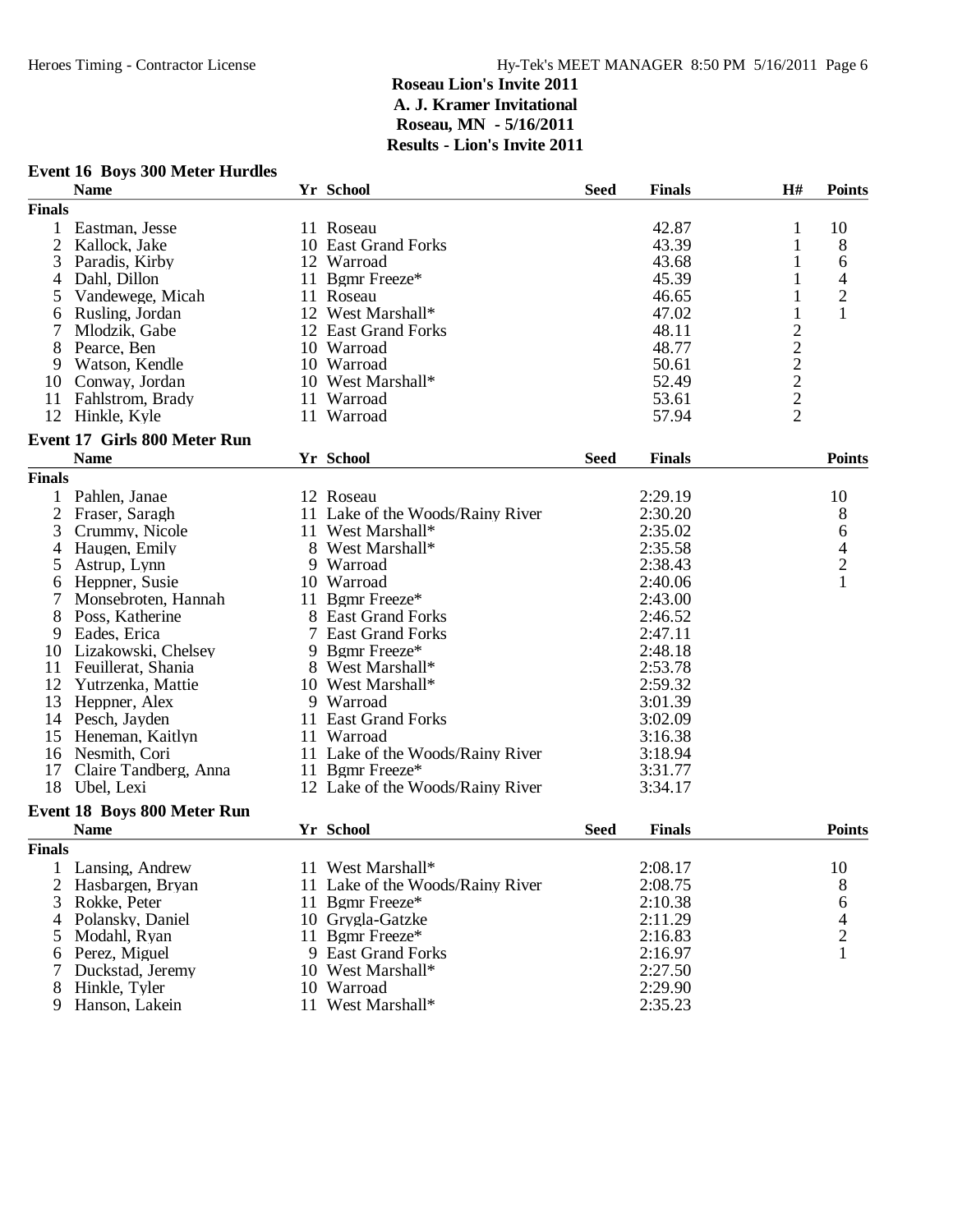|                | Finals  (Event 18 Boys 800 Meter Run) |                                  |             |               |                                            |                            |
|----------------|---------------------------------------|----------------------------------|-------------|---------------|--------------------------------------------|----------------------------|
|                | <b>Name</b>                           | Yr School                        | <b>Seed</b> | <b>Finals</b> |                                            | <b>Points</b>              |
|                | 10 Charles, Bryton                    | 11 Warroad                       |             | 2:54.35       |                                            |                            |
|                | 11 Eichenberger, Anthony              | 9 Warroad                        |             | 3:03.29       |                                            |                            |
|                | 12 Durham, Josh                       | 12 Warroad                       |             | 3:09.79       |                                            |                            |
|                | Event 19 Girls 200 Meter Dash         |                                  |             |               |                                            |                            |
|                | <b>Name</b>                           | Yr School                        | <b>Seed</b> | <b>Finals</b> | H#                                         | <b>Points</b>              |
| <b>Finals</b>  |                                       |                                  |             |               |                                            |                            |
|                | Hahn, Deidre                          | 10 Warroad                       |             | 27.52         | 1                                          | 10                         |
| 2              | Lindgren, Ashley                      | 12 West Marshall*                |             | 27.67         | $\mathbf{1}$                               | 8                          |
| 3              | Hanson, Tessa                         | 7 East Grand Forks               |             | 28.75         | 1                                          | 6                          |
| 4              | Kuznia, Sophia                        | 10 Bgmr Freeze*                  |             | 29.59         | 1                                          | 4                          |
|                |                                       | 8 Bgmr Freeze*                   |             | 30.47         |                                            |                            |
| 5              | Modahl, Mariah                        |                                  |             |               | 1                                          | $\sqrt{2}$<br>$\mathbf{1}$ |
| 6              | Larson, Gina                          | 9 East Grand Forks               |             | 30.58         | $\overline{2}$                             |                            |
|                | Noimanyvone, Molly                    | 8 Warroad                        |             | 31.05         | $\overline{\mathbf{3}}$                    |                            |
| 8              | Monsebroten, Hannah                   | 11 Bgmr Freeze*                  |             | 31.53         | 3                                          |                            |
| 9              | Narlock, Dara                         | 9 West Marshall*                 |             | 31.54         | $\mathbf 1$                                |                            |
| 10             | Nelson, Jadyn                         | 8 Bgmr Freeze*                   |             | 31.63         |                                            |                            |
| 11             | MacGregor, Shea                       | 11 Roseau                        |             | 32.13         |                                            |                            |
| 12             | Missing, Vicky                        | 12 West Marshall*                |             | 32.28         |                                            |                            |
| 13             | Mochoruk, Colleen                     | 8 East Grand Forks               |             | 32.39         | $\frac{1}{3}$<br>$\frac{2}{2}$             |                            |
| 14             | Price, Hannah                         | 11 West Marshall*                |             | 33.02         |                                            |                            |
| 15             | Lindholm, Claudia                     | 9 Bgmr Freeze*                   |             | 33.23         | $\mathbf 1$                                |                            |
|                | 16 Kraulik, Kim                       | 10 West Marshall*                |             | 33.26         |                                            |                            |
| 17             | Maurel, Octavie                       | 12 West Marshall*                |             | 33.56         | $\begin{array}{c} 2 \\ 2 \\ 3 \end{array}$ |                            |
| 18             | Kuehn, Summit                         | 10 Warroad                       |             | 34.06         |                                            |                            |
| 19             | Jaros, Aspen                          | 7 Warroad                        |             | 40.60         |                                            |                            |
|                | Event 20 Boys 200 Meter Dash          |                                  |             |               |                                            |                            |
|                | <b>Name</b>                           | Yr School                        | <b>Seed</b> | <b>Finals</b> | H#                                         | <b>Points</b>              |
| <b>Finals</b>  |                                       |                                  |             |               |                                            |                            |
| 1              | Dietrich, Chris                       | 10 East Grand Forks              |             | 23.70         | 1                                          | 10                         |
| $\overline{2}$ | Gustafson, Ryan                       | 12 Lake of the Woods/Rainy River |             | 23.91         | 1                                          | 8                          |
| 3              | Paradis, Kirby                        | 12 Warroad                       |             | 24.36         | 1                                          | 6                          |
| 4              | Haman, John                           | 10 Roseau                        |             | 25.17         | 1                                          | 4                          |
| 5              | Sillanpaa, Jeff                       | 10 Bgmr Freeze*                  |             | 25.31         | 1                                          | $\mathbf{2}$               |
|                | Tingelstad, Zachary                   | 9 East Grand Forks               |             | 25.59         | $\overline{c}$                             | $\mathbf{1}$               |
| 6<br>7         | Williamson, Cody                      | 11 East Grand Forks              |             | 26.16         | $\,1\,$                                    |                            |
| 8              | Gunnafson, Lucas                      | 12 Warroad                       |             | 26.36         |                                            |                            |
|                |                                       | 11 Warroad                       |             | 26.44         | $\frac{2}{2}$                              |                            |
| 9              | Maxwell, Joel                         |                                  |             |               |                                            |                            |
| 10             | Westman, John                         | 10 Bgmr Freeze*                  |             | 26.85         | 3                                          |                            |
| 11             | Minnered, Andreas                     | 12 Roseau                        |             | 27.25         |                                            |                            |
| 12             | Runells, Tommy                        | 10 Warroad                       |             | 29.27         | $\frac{2}{3}$                              |                            |
| 13             | Reinhart, Cayle                       | 8 Lake of the Woods/Rainy River  |             | 30.43         |                                            |                            |
|                | 14 Aune, Kyle                         | 11 East Grand Forks              |             | 32.50         | 3                                          |                            |
|                | <b>Event 21 Girls 3200 Meter Run</b>  |                                  |             |               |                                            |                            |
|                | <b>Name</b>                           | Yr School                        | <b>Seed</b> | <b>Finals</b> |                                            | <b>Points</b>              |
| <b>Finals</b>  |                                       |                                  |             |               |                                            |                            |
|                | 1 Huglen, Madeline                    | 8 Roseau                         |             | 11:56.97      |                                            | 10                         |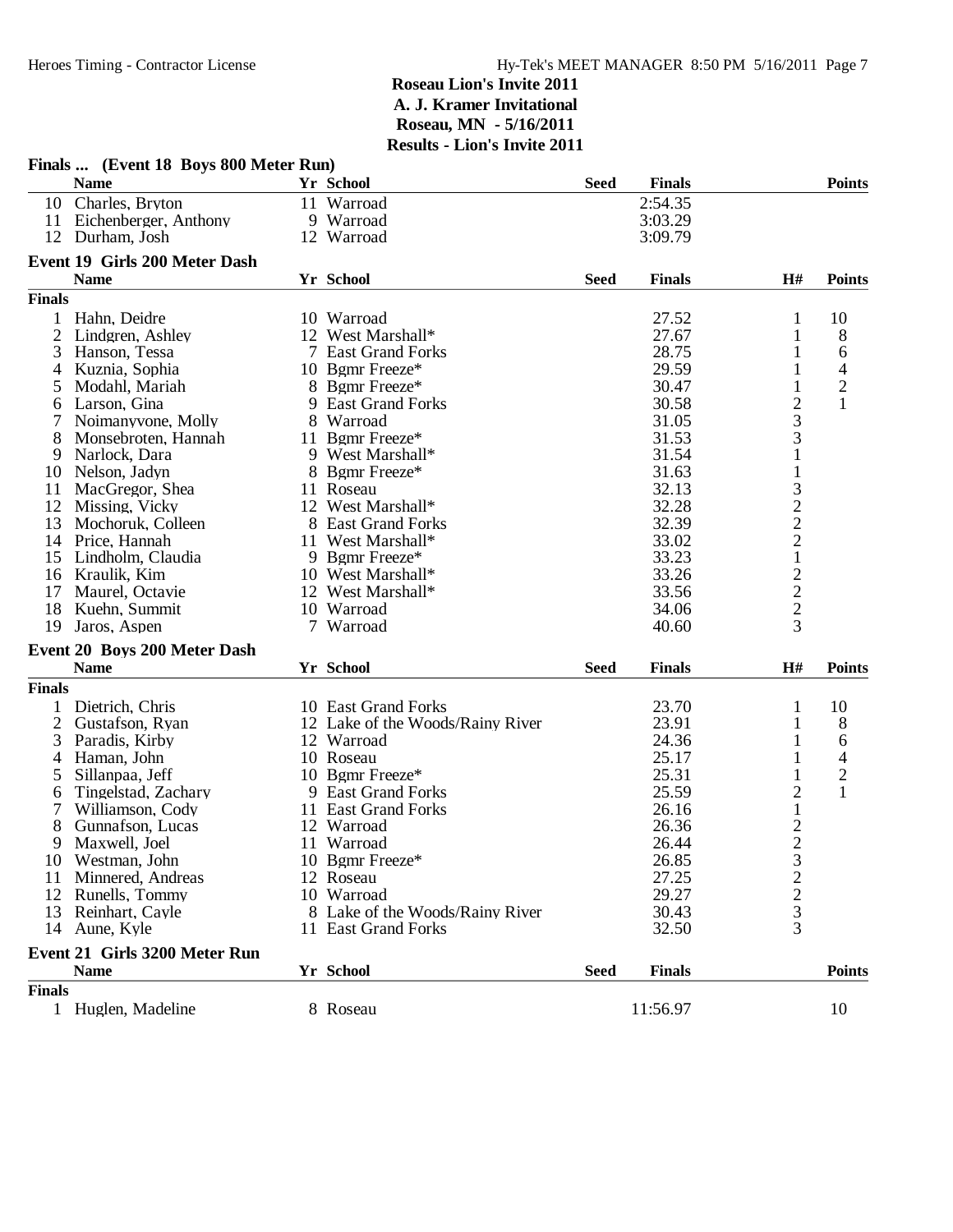|               | Finals  (Event 21 Girls 3200 Meter Run) |                                 |             |               |                               |
|---------------|-----------------------------------------|---------------------------------|-------------|---------------|-------------------------------|
|               | <b>Name</b>                             | Yr School                       | <b>Seed</b> | <b>Finals</b> | <b>Points</b>                 |
|               | Kirkeide, Courtney                      | 10 Bgmr Freeze*                 |             | 12:06.47      | 8                             |
| 3             | Brunelle, Gretta                        | 9 Warroad                       |             | 12:10.18      | 6                             |
| 4             | Fast, Lyndsay                           | 9 Warroad                       |             | 12:53.79      | 4                             |
| 5             | Tescher, Brenna                         | 8 West Marshall*                |             | 13:57.91      | $\overline{2}$                |
|               | Event 22 Boys 3200 Meter Run            |                                 |             |               |                               |
|               | <b>Name</b>                             | Yr School                       | <b>Seed</b> | <b>Finals</b> | <b>Points</b>                 |
| <b>Finals</b> |                                         |                                 |             |               |                               |
|               | Olsen, Derek                            | 8 Roseau                        |             | 11:55.35      | 10                            |
|               | Egeland, Talon                          | 12 East Grand Forks             |             | 12:23.36      | 8                             |
| 3             | Halvorson, Zach                         | 8 West Marshall*                |             | 13:39.40      | 6                             |
|               | Event 23 Girls 4x400 Meter Relay        |                                 |             |               |                               |
|               | <b>Team</b>                             | <b>Relay</b>                    | <b>Seed</b> | <b>Finals</b> | <b>Points</b>                 |
| <b>Finals</b> |                                         |                                 |             |               |                               |
|               | 1 East Grand Forks                      |                                 |             | 4:22.03       | 10                            |
|               | Roseau                                  |                                 |             | 4:30.28       | 8                             |
| 3             | West Marshall*                          |                                 |             | 4:46.78       | 6                             |
| 4             | Warroad                                 |                                 |             | 4:46.81       | 4                             |
|               | <b>Event 24 Boys 4x400 Meter Relay</b>  |                                 |             |               |                               |
|               | <b>Team</b>                             | <b>Relay</b>                    | <b>Seed</b> | <b>Finals</b> | <b>Points</b>                 |
| <b>Finals</b> |                                         |                                 |             |               |                               |
|               | <b>East Grand Forks</b>                 |                                 |             | 3:38.32       | 10                            |
| 2             | Roseau                                  |                                 |             | 3:39.97       | 8                             |
| 3             | Warroad                                 |                                 |             | 3:55.13       | 6                             |
| 4             | Bgmr Freeze*                            |                                 |             | 4:00.70       | $\overline{4}$                |
|               | West Marshall*                          |                                 |             | 4:07.94       | $\overline{2}$                |
| 6             | Warroad                                 | B                               |             | 4:28.90       |                               |
|               | <b>Event 25 Girls Long Jump</b>         |                                 |             |               |                               |
|               | <b>Name</b>                             | Yr School                       | <b>Seed</b> | <b>Finals</b> | <b>Points</b>                 |
| <b>Finals</b> |                                         |                                 |             |               |                               |
|               | Hebel, Breanna                          | 10 Roseau                       |             | 15-04.50      | 10                            |
| 2             | Hahn, Deidre                            | 10 Warroad                      |             | 15-04.00      | 8                             |
| 3             | Colden, Kayla                           | 12 Warroad                      |             | 15-01.00      |                               |
| 4             | Krohn, Courtney                         | 11 Bgmr Freeze*                 |             | 15-01.00      | 6<br>$\overline{\mathcal{L}}$ |
| 5             | Gracza, Rose                            | 11 Roseau                       |             | 14-08.75      | $\overline{c}$                |
| 6             | Lindgren, Ashley                        | 12 West Marshall*               |             | 14-06.25      |                               |
|               | Kotts, Courtney                         | 10 West Marshall*               |             | 14-00.00      |                               |
|               | Nelson, Jadyn                           | 8 Bgmr Freeze*                  |             | 13-07.50      |                               |
| 9             | Booe, Chelsea                           | 11 Bgmr Freeze*                 |             | 13-06.50      |                               |
| 10            | Olson, Courtney                         | 8 Grygla-Gatzke                 |             | 13-04.00      |                               |
| 11            | Naslund, Emily                          | 12 Roseau                       |             | 13-02.50      |                               |
| 12            | Aakre, Kendra                           | 12 West Marshall*               |             | 13-02.00      |                               |
| 13            | Galstad, Marina                         | 11 East Grand Forks             |             | 12-06.50      |                               |
| 14            | Spidahl, Angela                         | 7 West Marshall*                |             | 12-05.00      |                               |
| 15            | Binstock, Brandi                        | 7 Bgmr Freeze*                  |             | 12-04.00      |                               |
| 16            | VanGuilder, Kaitlyn                     | 7 Lake of the Woods/Rainy River |             | 12-01.25      |                               |
| 17            | Fraser, Elizabeth                       | 7 Lake of the Woods/Rainy River |             | 12-00.50      |                               |
|               |                                         |                                 |             |               |                               |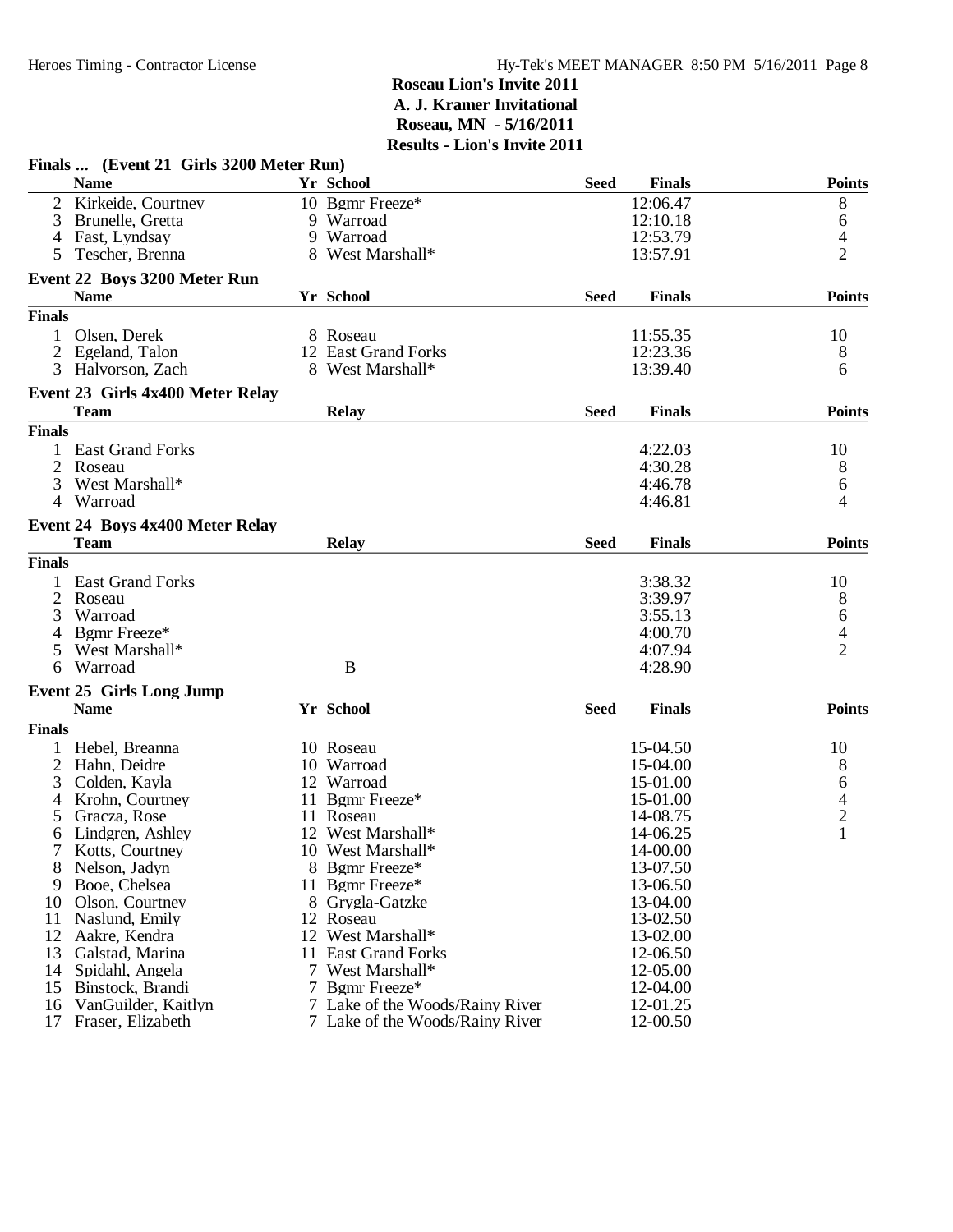|                | Finals  (Event 25 Girls Long Jump) | - глон э шүнд 2011               |             |               |                                            |
|----------------|------------------------------------|----------------------------------|-------------|---------------|--------------------------------------------|
|                | <b>Name</b>                        | Yr School                        | <b>Seed</b> | <b>Finals</b> | <b>Points</b>                              |
|                | 18 Schulz, Leah                    | 8 Grygla-Gatzke                  |             | 11-10.50      |                                            |
|                | 19 Redden, Amber                   | 10 Bgmr Freeze*                  |             | 11-07.00      |                                            |
|                | <b>Event 26 Boys Long Jump</b>     |                                  |             |               |                                            |
|                | <b>Name</b>                        | Yr School                        | <b>Seed</b> | <b>Finals</b> | <b>Points</b>                              |
| <b>Finals</b>  |                                    |                                  |             |               |                                            |
| 1              | Yutrzenka, Luke                    | 11 West Marshall*                |             | 19-06.50      | 10                                         |
| 2              | Pederson, Marshal                  | 12 East Grand Forks              |             | 19-05.50      | 8                                          |
| 3              | Gjovik, Dylan                      | 11 Roseau                        |             | 19-00.50      | 6                                          |
| 4              | Gustafson, Ryan                    | 12 Lake of the Woods/Rainy River |             | 18-06.50      | $\begin{array}{c} 4 \\ 2 \\ 1 \end{array}$ |
| 5              | Hahn, Jordan                       | 12 Warroad                       |             | 18-01.50      |                                            |
| 6              | Regorrah, Josh                     | 10 East Grand Forks              |             | 17-11.00      |                                            |
| 7              | Stroot, Braden                     | 10 Roseau                        |             | 17-09.50      |                                            |
| 8              | Erickson, Nick                     | 10 East Grand Forks              |             | 17-06.00      |                                            |
| 9              | Hess, Jon                          | 10 West Marshall*                |             | 17-04.50      |                                            |
| 10             | Mlodzik, Gabe                      | 12 East Grand Forks              |             | 17-02.50      |                                            |
| 11             | Fevold, Jordan                     | 12 Roseau                        |             | 17-00.50      |                                            |
|                | 12 Nelson, Kyle                    | 12 East Grand Forks              |             | 16-10.50      |                                            |
| 13             | Frydenlund, Grant                  | 9 East Grand Forks               |             | 16-07.50      |                                            |
| 14             | Paradis, Kirby                     | 12 Warroad                       |             | 16-07.00      |                                            |
| 15             | Modahl, Ryan                       | 11 Bgmr Freeze*                  |             | 16-00.00      |                                            |
| 16             | Fahlstrom, Brady                   | 11 Warroad                       |             | 15-06.00      |                                            |
| 17             | Sparby, Keith                      | 11 Grygla-Gatzke                 |             | 15-04.50      |                                            |
| 18             | Schanil, Greg                      | 10 West Marshall*                |             | 15-03.50      |                                            |
| 19             | Schindele, Evan                    | 12 West Marshall*                |             | 14-11.00      |                                            |
| 20             | Myers, Cody                        | 10 Lake of the Woods/Rainy River |             | 13-05.50      |                                            |
|                | <b>Event 27 Girls Triple Jump</b>  |                                  |             |               |                                            |
|                | <b>Name</b>                        | Yr School                        | <b>Seed</b> | <b>Finals</b> | <b>Points</b>                              |
| <b>Finals</b>  |                                    |                                  |             |               |                                            |
|                | Erickson, Katie                    | 12 Roseau                        |             | 31-02.00      | 10                                         |
| $\overline{2}$ | Kotts, Courtney                    | 10 West Marshall*                |             | 29-10.00      | 8                                          |
| 3              | Aakre, Kendra                      | 12 West Marshall*                |             | 29-04.50      | 6                                          |
| 4              | Nelson, Jadyn                      | 8 Bgmr Freeze*                   |             | 28-03.00      |                                            |
| 5              | Mercil, Cassidy                    | 9 West Marshall*                 |             | 27-07.00      | $\frac{4}{2}$                              |
| 6              | Fast, Lyndsay                      | 9 Warroad                        |             | 27-03.50      | $\overline{1}$                             |
|                | Porter, Ariana                     | 8 West Marshall*                 |             | 27-02.50      |                                            |
| 8              | Price, Hannah                      | 11 West Marshall*                |             | 26-11.00      |                                            |
|                | 8 Binstock, Brandi                 | 7 Bgmr Freeze*                   |             | 26-11.00      |                                            |
|                | 10 Carlson, Nikki                  | 12 Warroad                       |             | 26-06.00      |                                            |
| 11             | Peterson, Marnie                   | 10 West Marshall*                |             | 26-04.00      |                                            |
| 12             | Spidahl, Angela                    | 7 West Marshall*                 |             | 26-02.50      |                                            |
|                | 13 Larson, Gina                    | 9 East Grand Forks               |             | 25-00.50      |                                            |
|                | 14 Heppner, Alex                   | 9 Warroad                        |             | 24-10.50      |                                            |
|                | <b>Event 28 Boys Triple Jump</b>   |                                  |             |               |                                            |
|                | <b>Name</b>                        | Yr School                        | <b>Seed</b> | <b>Finals</b> | <b>Points</b>                              |
| <b>Finals</b>  |                                    |                                  |             |               |                                            |
|                | 1 Eastman, Jesse                   | 11 Roseau                        |             | 41-09.00      | 10                                         |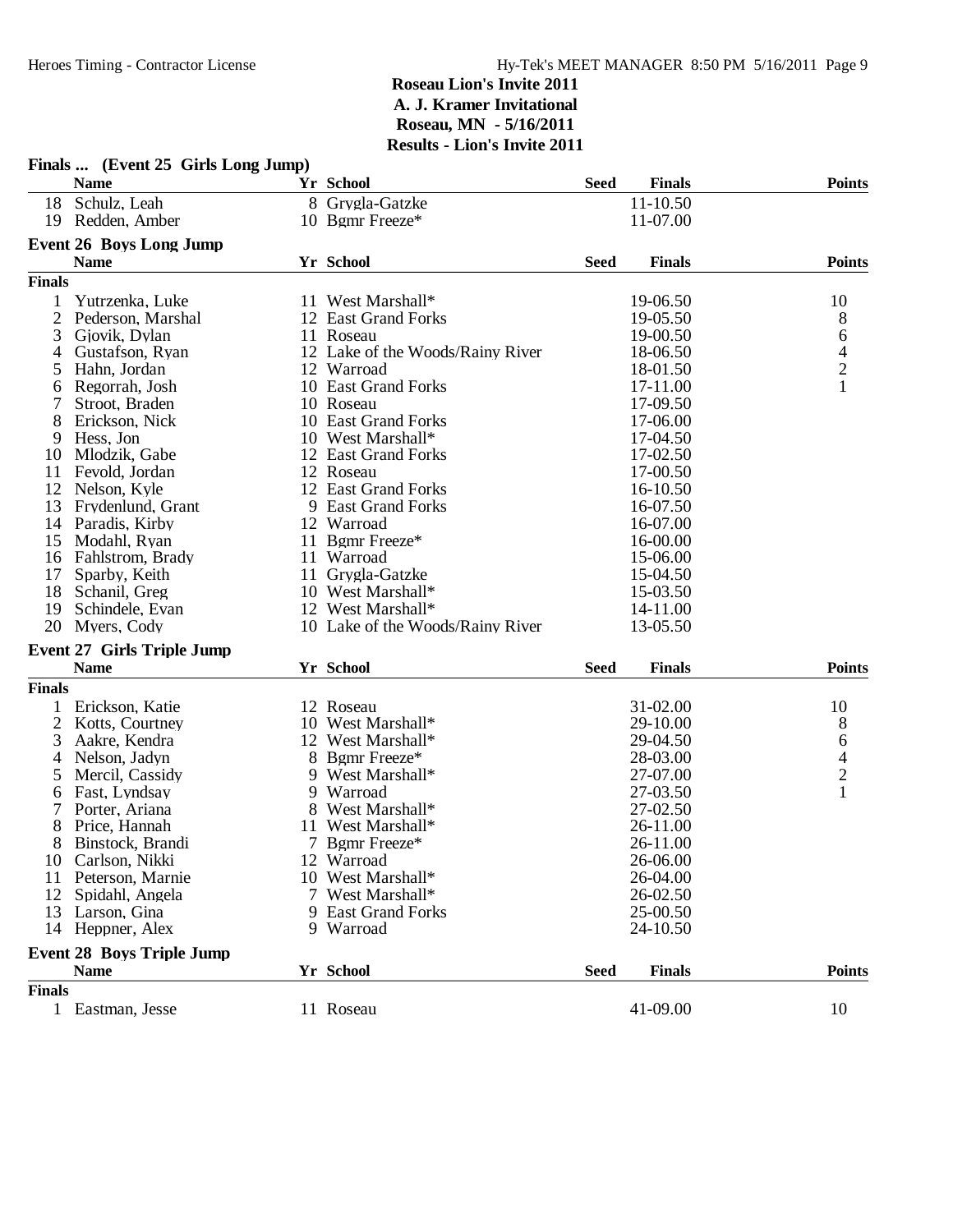#### **Finals ... (Event 28 Boys Triple Jump) Name Yr School FinalsSeed Points** 2 Pederson, Marshal 12 East Grand Forks 40-10.00 8<br>3 Hess, Jon 10 West Marshall\* 40-04.50 6 3 Hess, Jon 10 West Marshall\* 40-04.50 6 6 6 6 6 7 10 West Marshall\* 40-04.50 6 6 7 10 West Marshall\* 40-04.50 6 6 7 10 Km and  $\frac{4}{39}$ 4 Yutrzenka, Luke 11 West Marshall\* 39-04.00 4<br>5 Lunos, Kruzer 10 Warroad 37-04.50 2 10 Warroad 37-04.50 2<br>
11 Roseau 36-08.50 2<br>
11 Roseau 36-08.50 1 6 Vandewege, Micah 11 Roseau 36-08.50<br>
36-08.50 1 36-07.50 1 36-07.50 36-07.50 36-07.50 7 Frydenlund, Grant 9 East Grand Forks 36-07.50 10 West Marshall\* 33-09.50<br>12 Warroad 33-04.50 9 Nelson, Wyatt 12 Warroad 12 Warroad 33-04.50<br>10 Bring, Tory 9 Benne Freeze\* 32-08.00 9 Bgmr Freeze\*<br>12 West Marshall\* 11 Schindele, Evan 12 West Marshall\* 31-11.00<br>12 Krause, Kalvin 30-03.00<br>130-03.00 8 Lake of the Woods/Rainy River 30-03.00<br>
7 Bgmr Freeze\* 29-06.00 13 Bring, Logan 19 7 Bgmr Freeze\* 29-06.00<br>
14 Anderson, Shalin 10 Grygla-Gatzke 28-10.50 14 Anderson, Shalin 10 Grygla-Gatzke 28-10.50<br>
12 Roseau 12 Roseau ND --- Fevold, Jordan **Event 29 Girls High Jump Name Yr School FinalsSeed Points Finals** 1 Krohn, Courtney 11 Bgmr Freeze\* 5-00.00 10<br>
2 Hahn, Deidre 10 Warroad 4-11.00 8 2 Hahn, Deidre 10 Warroad 10 + 11.00 8<br>3 Kuznia, Sophia 10 Bgmr Freeze\* 4-10.00 6 3 Kuznia, Sophia 10 Bgmr Freeze\* 4-10.00 6 4 Erickson, Katie 12 Roseau 12 Australia (h. 1408.00 45 Schmidt, Larissa 12 Warroad 12 Australia (h. 1404.00 4 5 Schmidt, Larissa 12 Warroad 4-04.00 2 6 Haugen, Kallie 11 West Marshall\* 11 West Marshall\* 4-04.00<br>
7 Jenkins, Bailey 10 West Marshall\* 4-02.00 7 Jenkins, Bailey 10 West Marshall\* 4-02.00 8 Naslund, Emily 12 Roseau 12 Australia 12 Australia 12 Australia 12 Australia 14-02.00<br>18 Nest Marshall\* 14-00.00 9 Feuillerat, Shania **Event 30 Boys High Jump Name Yr School FinalsSeed Points Finals** 1 Eastman, Jesse 11 Roseau 6-04.00 10<br>
2 Yutrzenka, Luke 11 West Marshall\* 5-10.00 8 2 Yutrzenka, Luke 11 West Marshall\* 5-10.00 8<br>3 Anderson, Alex 12 Roseau 5-10.00 6 3 Anderson, Alex 12 Roseau 5-10.00 6<br>4 Lunos Kruzer 10 Warroad 5-08.00 5-08.00 4 4 Lunos, Kruzer 10 Warroad 5-08.00 5 Stroot, Braden 10 Roseau 5-06.00 6 Fevold, Jordan 12 Roseau 5-06.00 2<br>
5 Frickson Nick 10 East Grand Forks 5-06.00 2 7 Erickson, Nick 10 East Grand Forks 5-06.00<br>
8 Nelson, Wyatt 12 Warroad 5-04.00 8 Nelson, Wyatt 12 Warroad 5-04.00<br>8 Hess, Jon 10 West Marshall\* 5-04.00 8 Hess, Jon 10 West Marshall\* 10 Schanil, Greg 10 West Marshall\* 5-02.00 11 Novak, Chris 12 Lake of the Woods/Rainy River 5-00.00<br>The Subson, Treston 11 Bgmr Freeze\* NH 11 Bgmr Freeze\* NH **Event 31 Girls Pole Vault Name Yr School FinalsSeed Points Finals** 1 Colden, Kayla 12 Warroad 8-06.00 10 2 Nelson, Jadyn 8 Bgmr Freeze\* 8-00.00 6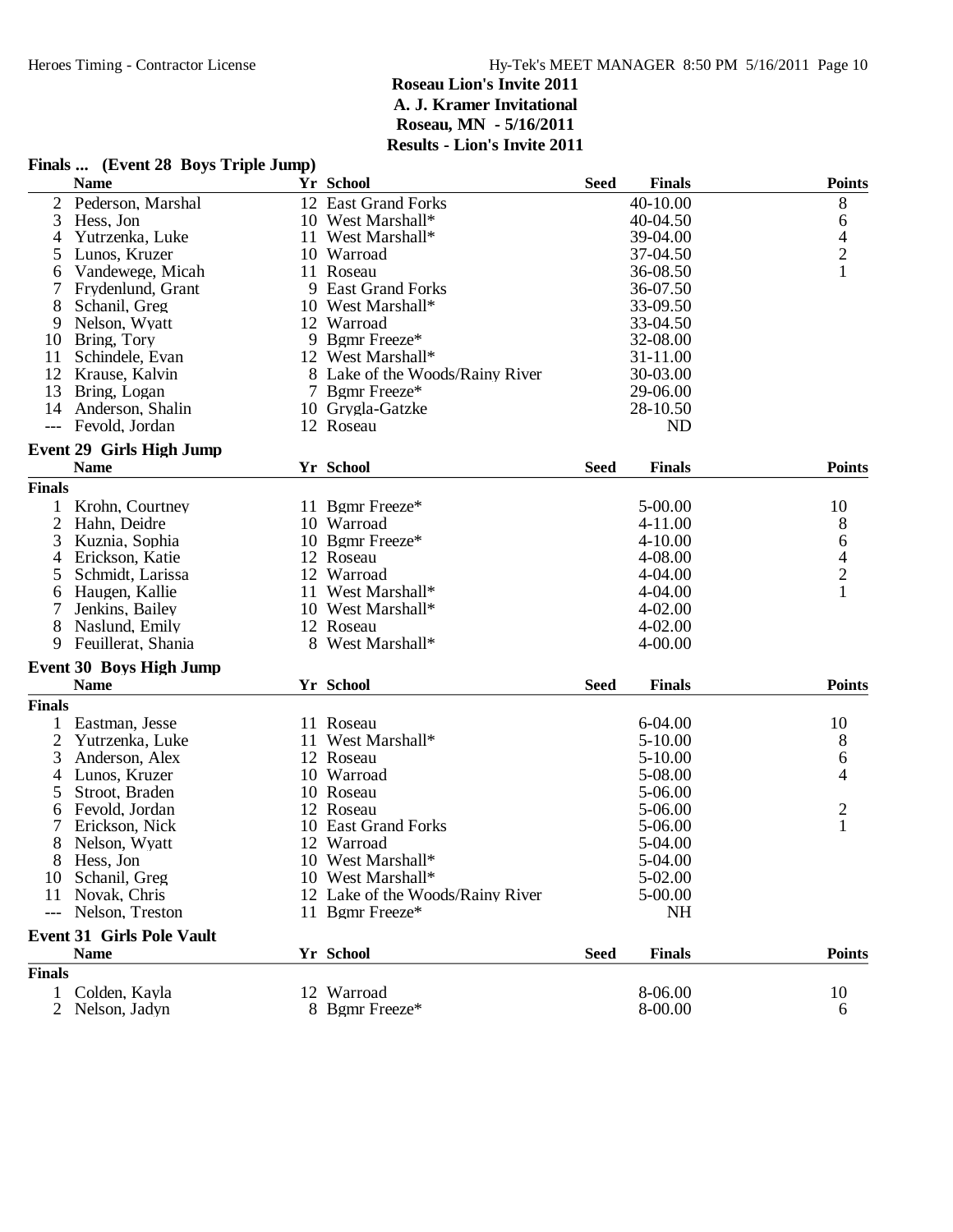|                | Finals  (Event 31 Girls Pole Vault) |                                 |             |               |                |
|----------------|-------------------------------------|---------------------------------|-------------|---------------|----------------|
|                | <b>Name</b>                         | Yr School                       | <b>Seed</b> | <b>Finals</b> | <b>Points</b>  |
|                | Haugen, Kallie                      | 11 West Marshall*               |             | 8-00.00       | 6              |
| 2              | MacGregor, Shea                     | 11 Roseau                       |             | 8-00.00       | 6              |
| 5              | Lee, Molly                          | 11 Roseau                       |             | 7-00.00       | $\overline{c}$ |
| 6              | Brunelle, Gretta                    | 9 Warroad                       |             | $6 - 00.00$   | $\mathbf{1}$   |
|                | Monkman, Rachel                     | 10 Roseau                       |             | 5-00.00       |                |
|                | Stavig, Stephanie                   | 9 Lake of the Woods/Rainy River |             | 5-00.00       |                |
| 9              | Snowdon, Shalese                    | 7 Warroad                       |             | 5-00.00       |                |
| ---            | Montebello, Amy                     | 8 Warroad                       |             | <b>NH</b>     |                |
|                | <b>Event 32 Boys Pole Vault</b>     |                                 |             |               |                |
|                | <b>Name</b>                         | Yr School                       | <b>Seed</b> | <b>Finals</b> | <b>Points</b>  |
| <b>Finals</b>  |                                     |                                 |             |               |                |
| 1              | Leverington, Ryan                   | 12 Roseau                       |             | 12-06.00      | 10             |
| $\overline{c}$ | George, Quincy                      | 8 Warroad                       |             | 11-06.00      | 8              |
| 3              | Stroot, Braden                      | 10 Roseau                       |             | 11-06.00      | 6              |
| 4              | Regorrah, Josh                      | 10 East Grand Forks             |             | 11-00.00      |                |
| 4              | Gross, Sam                          | 12 Roseau                       |             | 11-00.00      | $\frac{3}{3}$  |
| 6              | Nelson, Kyle                        | 12 East Grand Forks             |             | 10-06.00      | 1              |
|                | Pearce, Ben                         | 10 Warroad                      |             | 10-00.00      |                |
| 8              | Stickler, Michael                   | 12 Warroad                      |             | $9 - 06.00$   |                |
| 9              | Fahlstrom, Brady                    | 11 Warroad                      |             | 9-06.00       |                |
| 10             | Gunnafson, Lucas                    | 12 Warroad                      |             | 8-00.00       |                |
| 10             | Pederson, Jase                      | 9 West Marshall*                |             | 8-00.00       |                |
|                | Egeland, Talon                      | 12 East Grand Forks             |             | <b>NH</b>     |                |
|                | <b>Event 33 Girls Shot Put</b>      |                                 |             |               |                |
|                | <b>Name</b>                         | Yr School                       | <b>Seed</b> | <b>Finals</b> | <b>Points</b>  |
| <b>Finals</b>  |                                     |                                 |             |               |                |
| 1              | Znajda, Felicia                     | 10 West Marshall*               |             | 32-02.00      | 10             |
| $\overline{2}$ | Zavoral, Beth                       | 12 Bgmr Freeze*                 |             | 32-02.00      | 8              |
| 3              | Alme, Karla                         | 12 Bgmr Freeze*                 |             | 30-02.00      | 6              |
| 4              | Kazmierczak, Anne                   | 10 West Marshall*               |             | 30-01.00      | 4              |
| 5              | Durand, Sarah                       | 11 West Marshall*               |             | 29-10.00      | $\overline{2}$ |
| 6              | Urbaniak, Brooke                    | 11 West Marshall*               |             | 28-03.00      |                |
| 7              | Iverson, Alyson                     | 10 East Grand Forks             |             | 28-01.00      | 1              |
| 8              | Efta, Mercedes                      | 10 West Marshall*               |             | 27-02.00      |                |
| 9              | Johnson, Brianna                    | 11 Bgmr Freeze*                 |             | 24-09.00      |                |
| 10             | Olson, Kenya                        | 10 East Grand Forks             |             | 24-07.00      |                |
| 10             | Gullikson, Payton                   | 7 West Marshall*                |             | 24-07.00      |                |
| 12             | Toso, Megan                         | 12 Warroad                      |             | 23-08.00      |                |
| 13             | Hemp, Sara                          | 11 Roseau                       |             | 23-05.00      |                |
| 14             | Ziska, Kassandra                    | 10 Roseau                       |             | 23-02.00      |                |
| 15             | Fredrickson, Laura                  | 10 Roseau                       |             | 21-09.00      |                |
| 16             | Schaedler, Lisa                     | 10 Bgmr Freeze*                 |             | 21-04.00      |                |
| 17             | Schmidt, Larissa                    | 12 Warroad                      |             | 20-10.00      |                |
| 18             | Underdah, Karley                    | 10 Bgmr Freeze*                 |             | 20-01.00      |                |
| 19             | Redden, Amber                       | 10 Bgmr Freeze*                 |             | 19-09.00      |                |
| 20             | Tesarek, Ashley                     | 10 Roseau                       |             | 19-04.00      |                |
| 21             | Janisch, Sierra                     | 10 Roseau                       |             | 17-04.00      |                |
|                |                                     |                                 |             |               |                |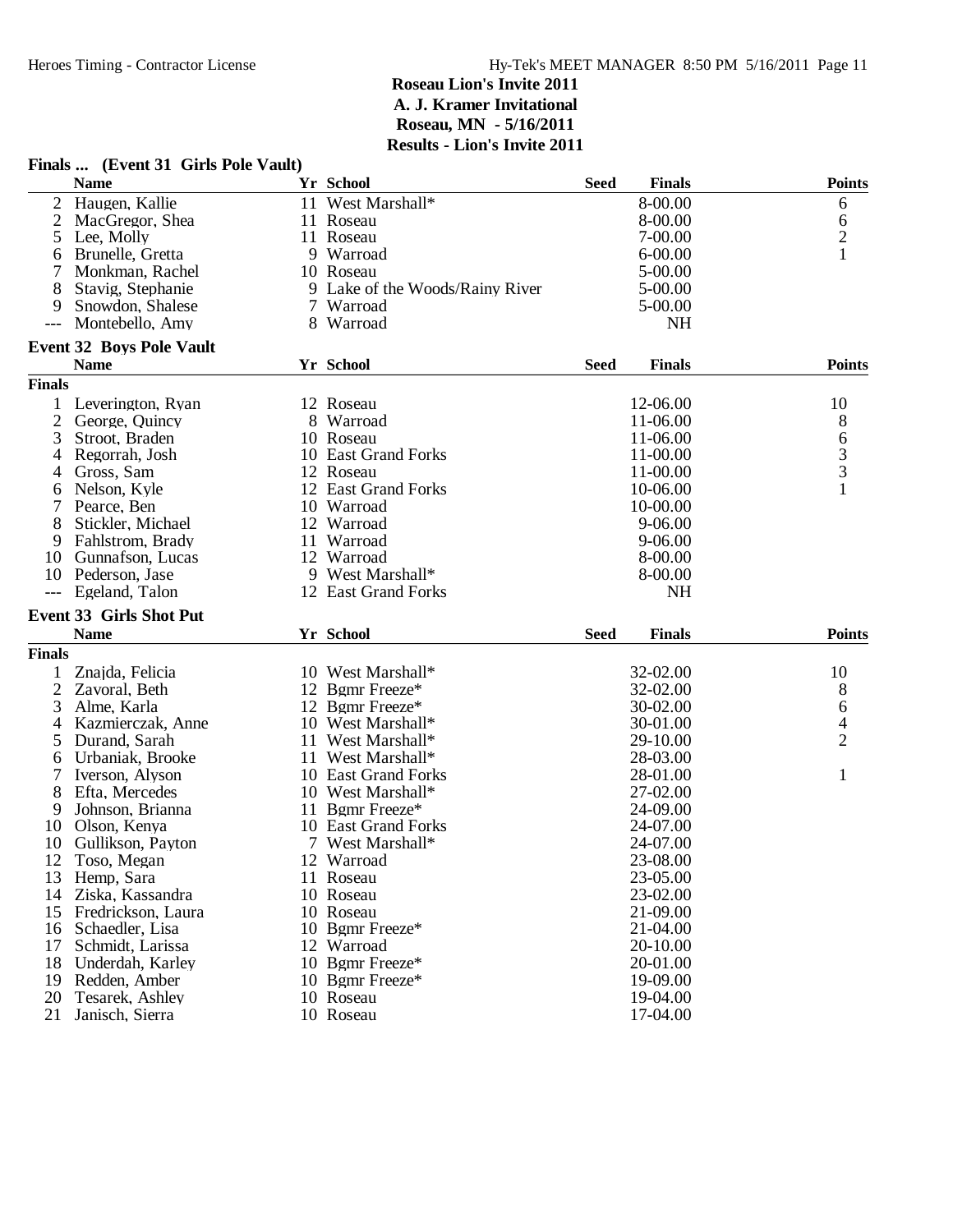|                | <b>Event 34 Boys Shot Put</b>      |                                  |             |               |                          |
|----------------|------------------------------------|----------------------------------|-------------|---------------|--------------------------|
|                | <b>Name</b>                        | Yr School                        | <b>Seed</b> | <b>Finals</b> | <b>Points</b>            |
| <b>Finals</b>  |                                    |                                  |             |               |                          |
| $\mathbf{1}$   | Ostby, Chris                       | 12 Grygla-Gatzke                 |             | 46-00.00      | 10                       |
| $\overline{2}$ | Scheving, Beau                     | 12 East Grand Forks              |             | 44-05.00      | 8                        |
| 3              | Wojciechowski, Justin              | 11 Bgmr Freeze*                  |             | 44-00.00      | 6                        |
| 4              | Pieper, Brady                      | 12 Warroad                       |             | 43-11.00      | $\overline{\mathcal{A}}$ |
| 5              | Baker, Javen                       | 10 Roseau                        |             | 41-02.00      | $\overline{c}$           |
| 6              | Erickson, Nick                     | 10 East Grand Forks              |             | 40-04.00      | 1                        |
| $\tau$         | Lien, Giles                        | 12 Warroad                       |             | 39-07.00      |                          |
| 8              | Scheving, Brock                    | 9 East Grand Forks               |             | 38-10.00      |                          |
| 9              | Dahl, Debron                       | 12 Roseau                        |             | 36-03.00      |                          |
|                | 10 Dietrich, Chris                 | 10 East Grand Forks              |             | 35-10.00      |                          |
| 11             | Martin, Chris                      | 12 Warroad                       |             | 34-11.00      |                          |
| 12             | Dorholt, Drew                      | 11 Warroad                       |             | 34-08.00      |                          |
| 13             | Hoglo, Seth                        | 11 Bgmr Freeze*                  |             | 32-11.00      |                          |
| 14             | Tingelstad, Zachary                | 9 East Grand Forks               |             | 31-07.00      |                          |
|                |                                    | 10 West Marshall*                |             | 31-02.00      |                          |
|                | 15 Banks, Caleb                    |                                  |             |               |                          |
| 16             | Swanson, Brady                     | 9 Grygla-Gatzke                  |             | 31-01.00      |                          |
| 17             | Yazzie, Jacob                      | 9 East Grand Forks               |             | 30-11.00      |                          |
|                | 18 Carter, Logan                   | 9 Grygla-Gatzke                  |             | 30-10.00      |                          |
|                | 19 Lagerstrom, Michael             | 10 Bgmr Freeze*                  |             | 30-04.00      |                          |
|                | 20 Sczepanski, Hayden              | 10 West Marshall*                |             | 29-11.00      |                          |
| 21             | Schonmeier, Nathanial              | 11 West Marshall*                |             | 29-07.00      |                          |
|                | 22 Grochowski, Austin              | 11 West Marshall*                |             | 29-03.00      |                          |
| 23             | Monnie, Jory                       | 10 Lake of the Woods/Rainy River |             | 29-01.00      |                          |
| 24             | Newton, Luke                       | 9 Grygla-Gatzke                  |             | 28-09.00      |                          |
| 25             | Ostgaard, Tyler                    | 11 Roseau                        |             | 28-07.00      |                          |
|                | 26 Lockner, Zach                   | 12 Lake of the Woods/Rainy River |             | 28-00.00      |                          |
|                | 26 Dezeil, Eli                     | 9 East Grand Forks               |             | 28-00.00      |                          |
|                | 28 Fevold, Matthew                 | 10 Roseau                        |             | 27-10.00      |                          |
| 29             | Wandersee, Cole                    | 11 Warroad                       |             | 27-06.00      |                          |
| 30             | Krueger, Ben                       | 10 Warroad                       |             | 27-02.00      |                          |
| 31             | Audette, Alex                      | 10 Bgmr Freeze*                  |             | 26-07.00      |                          |
|                | 32 Moorhead, Sidney                | 9 Warroad                        |             | 26-05.00      |                          |
| 33             | Marken, Levi                       | 9 Lake of the Woods/Rainy River  |             | 25-08.00      |                          |
| 34             | Peterson, Blake                    | 10 Lake of the Woods/Rainy River |             | 25-00.00      |                          |
|                | 35 Landin, Erick                   | 9 Warroad                        |             | 24-05.00      |                          |
| 36             | Norberg, Mitchell                  | 10 Roseau                        |             | 23-01.00      |                          |
|                | <b>Event 35 Girls Discus Throw</b> |                                  |             |               |                          |
|                | <b>Name</b>                        | Yr School                        | <b>Seed</b> | <b>Finals</b> | <b>Points</b>            |
| <b>Finals</b>  |                                    |                                  |             |               |                          |
|                |                                    |                                  |             |               |                          |
| $\mathbf{1}$   | Kazmierczak, Anne                  | 10 West Marshall*                |             | $95-10$       | 10                       |
| 2              | Urbaniak, Brooke                   | 11 West Marshall*                |             | 93-03         | 8                        |
| 3              | Alme, Karla                        | 12 Bgmr Freeze*                  |             | 90-04         | 6                        |
| $\overline{4}$ | Znajda, Felicia                    | 10 West Marshall*                |             | 89-06         | 4                        |

5 Fredrickson, Laura 10 Roseau 85-00 2<br>6 Toso, Megan 12 Warroad 80-05 1

6 Toso, Megan 12 Warroad 80-05 12 Warroad 80-05 11 Roseau 79-08 12 Warroad<br>11 Roseau

10 West Marshall\* 89-06 4<br>10 Roseau 85-00 2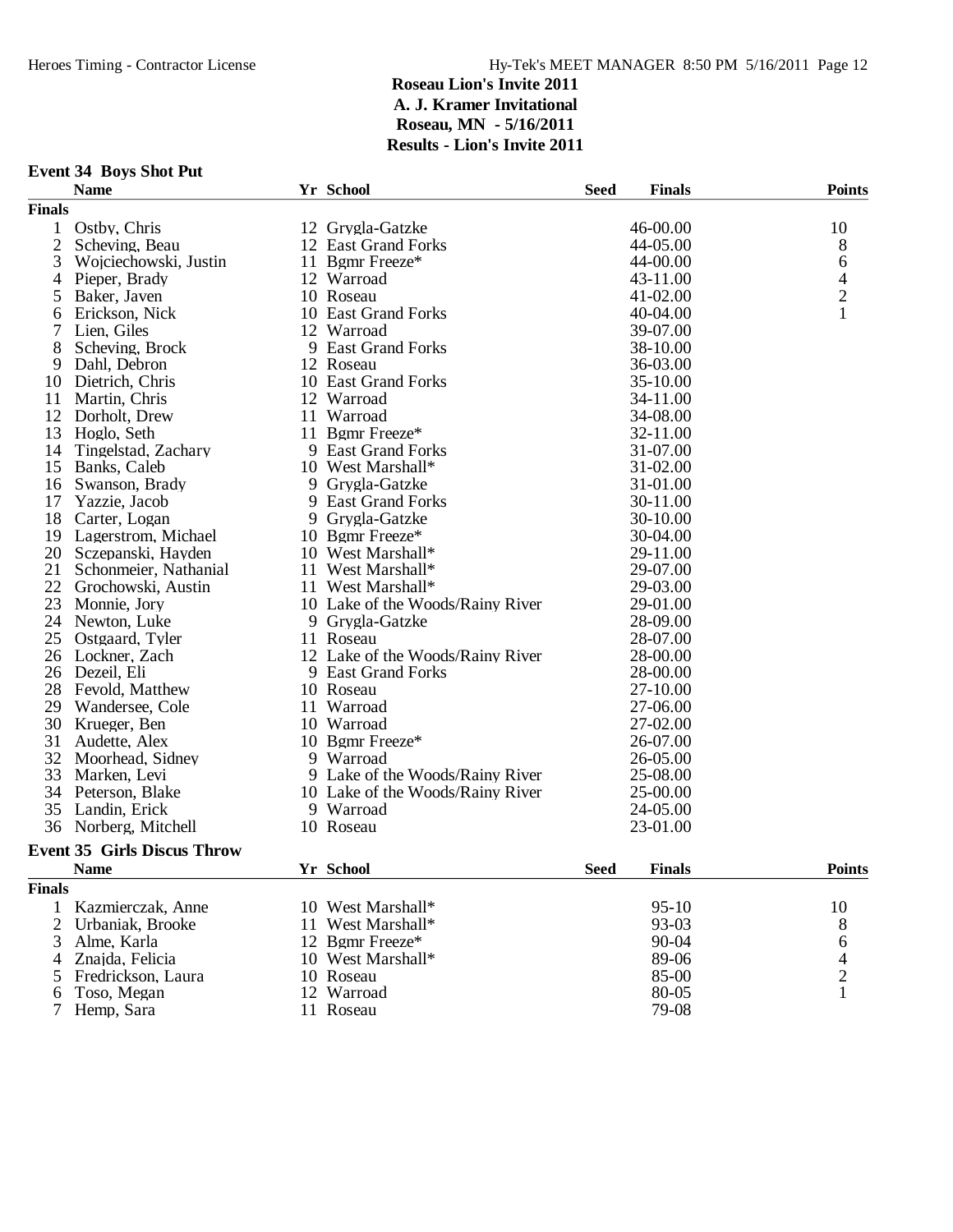# **Finals ... (Event 35 Girls Discus Throw)**

|               | <b>Name</b>                       | Yr School                        | <b>Seed</b> | <b>Finals</b> | <b>Points</b>            |
|---------------|-----------------------------------|----------------------------------|-------------|---------------|--------------------------|
| 8             | Durand, Sarah                     | 11 West Marshall*                |             | 78-05         |                          |
| 9             | Erickson, Lillian                 | 10 Roseau                        |             | 66-04         |                          |
| 10            | Ziska, Kassandra                  | 10 Roseau                        |             | $60 - 02$     |                          |
| 11            | Johnson, Brianna                  | 11 Bgmr Freeze*                  |             | 59-05         |                          |
| 12            | Efta, Mercedes                    | 10 West Marshall*                |             | 57-07         |                          |
| 13            | Schaedler, Lisa                   | 10 Bgmr Freeze*                  |             | 56-08         |                          |
| 14            | Janisch, Sierra                   | 10 Roseau                        |             | 56-00         |                          |
| 15            | Underdah, Karley                  | 10 Bgmr Freeze*                  |             | $55 - 11$     |                          |
| 16            | Schmidt, Larissa                  | 12 Warroad                       |             | 55-06         |                          |
| 17            | Moe, Christal                     | 8 East Grand Forks               |             | 54-08         |                          |
| 18            | Medicraft, Kathryn                | 12 Roseau                        |             | 54-01         |                          |
| 19            | Tesarek, Ashley                   | 10 Roseau                        |             | 49-04         |                          |
| 20            | Redden, Amber                     | 10 Bgmr Freeze*                  |             | 44-02         |                          |
|               | Olson, Kenya                      | 10 East Grand Forks              |             | <b>ND</b>     |                          |
|               | <b>Event 36 Boys Discus Throw</b> |                                  |             |               |                          |
|               | <b>Name</b>                       | Yr School                        | <b>Seed</b> | <b>Finals</b> | <b>Points</b>            |
| <b>Finals</b> |                                   |                                  |             |               |                          |
| $\mathbf 1$   | Pieper, Brady                     | 12 Warroad                       |             | 126-11        | 10                       |
| 2             | Wojciechowski, Justin             | 11 Bgmr Freeze*                  |             | 116-00        | 8                        |
| 3             | Scheving, Beau                    | 12 East Grand Forks              |             | 113-03        | 6                        |
| 4             | Baker, Javen                      | 10 Roseau                        |             | 112-00        | $\overline{\mathcal{A}}$ |
| 5             | Sczepanski, Hayden                | 10 West Marshall*                |             | 107-07        | $\overline{2}$           |
| 6             | Dietrich, Chris                   | 10 East Grand Forks              |             | 104-07        | 1                        |
| 7             | Dorholt, Drew                     | 11 Warroad                       |             | 96-05         |                          |
| 8             | Banks, Caleb                      | 10 West Marshall*                |             | $95-11$       |                          |
| 9             | Kuznia, Zach                      | 11 Bgmr Freeze*                  |             | 95-04         |                          |
| 10            | Lien, Giles                       | 12 Warroad                       |             | $92 - 11$     |                          |
| 11            | Fevold, Matthew                   | 10 Roseau                        |             | 92-05         |                          |
| 12            | Dahl, Debron                      | 12 Roseau                        |             | 90-04         |                          |
| 13            | Scheving, Brock                   | 9 East Grand Forks               |             | 89-06         |                          |
| 14            | Hoglo, Seth                       | 11 Bgmr Freeze*                  |             | 85-00         |                          |
| 15            | Wandersee, Cole                   | 11 Warroad                       |             | 83-09         |                          |
| 16            | Lagerstrom, Michael               | 10 Bgmr Freeze*                  |             | 80-08         |                          |
| 17            | Grochowski, Austin                | 11 West Marshall*                |             | 80-00         |                          |
| 18            | Dezeil, Eli                       | 9 East Grand Forks               |             | 78-09         |                          |
| 19            | Marken, Levi                      | 9 Lake of the Woods/Rainy River  |             | 75-00         |                          |
| 20            | Peterson, Blake                   | 10 Lake of the Woods/Rainy River |             | 74-01         |                          |
| 21            | Egeland, Talon                    | 12 East Grand Forks              |             | 73-09         |                          |
| 22            | Schonmeier, Nathanial             | 11 West Marshall*                |             | 73-01         |                          |
| 23            | Myers, Cody                       | 10 Lake of the Woods/Rainy River |             | $70 - 10$     |                          |
| 24            | Ostgaard, Tyler                   | 11 Roseau                        |             | 66-10         |                          |
| 25            | Letexier, Logan                   | 9 East Grand Forks               |             | $64 - 11$     |                          |
| 26            | Moorhead, Sidney                  | 9 Warroad                        |             | 62-07         |                          |
| 27            | Landin, Erick                     | 9 Warroad                        |             | $62 - 02$     |                          |
| 28            | Swanson, Brady                    | 9 Grygla-Gatzke                  |             | $60 - 05$     |                          |
| 29            | Krueger, Ben                      | 10 Warroad                       |             | 58-03         |                          |
| 29            | Norberg, Mitchell                 | 10 Roseau                        |             | 58-03         |                          |
| 31            | Yazzie, Jacob                     | 9 East Grand Forks               |             | 57-07         |                          |